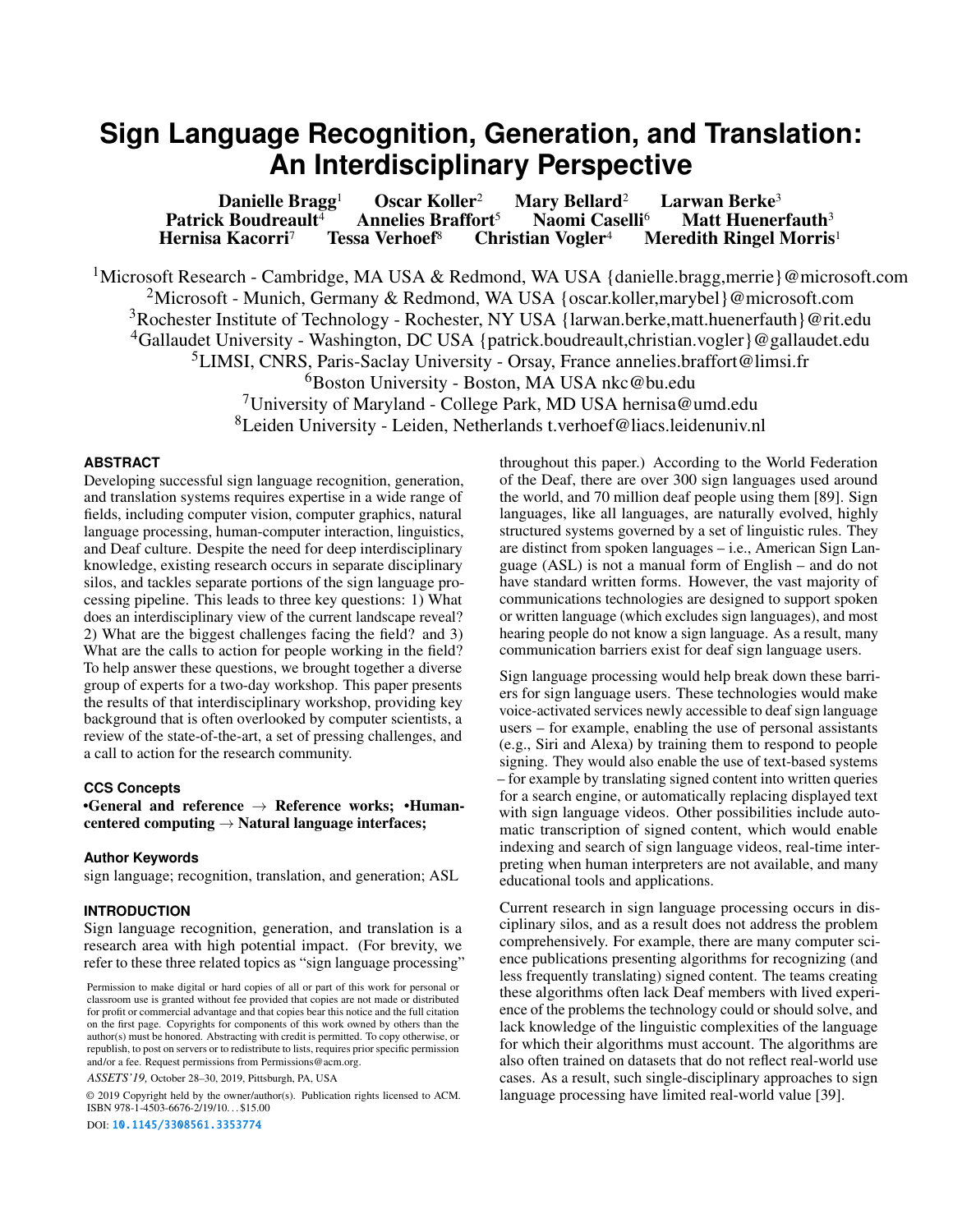To overcome these problems, we argue for an interdisciplinary approach to sign language processing. Deaf studies must be included in order to understand the community that the technology is built to serve. Linguistics is essential for identifying the structures of sign languages that algorithms must handle. [Natural Language Processing \(NLP\)](#page-15-1) and [machine translation](#page-15-2)  [\(MT\)](#page-15-2) provide powerful methods for modeling, analyzing, and translating. Computer vision is required for detecting signed content, and computer graphics are required for generating signed content. Finally, [Human-Computer Interaction \(HCI\)](#page-15-3)  and design are essential for creating end-to-end systems that meet the community's needs and integrate into people's lives.

This work addresses the following questions:

- Q1: What is the current state of sign language processing, from an interdisciplinary perspective?
- Q2: What are the biggest challenges facing the feld, from an interdisciplinary perspective?
- Q3: What calls to action are there for the feld, that resonate across disciplines?

To address these questions, we conducted an interdisciplinary workshop with 39 participants. The workshop brought together academics from diverse backgrounds to synthesize the state-of-the-art in disparate domains, discuss the biggest challenges facing sign language processing efforts, and formulate a call-to-action for the research community. This paper synthesizes the workshop fndings, providing a comprehensive interdisciplinary foundation for future research in sign language processing. The audience for this paper includes both newcomers to sign language processing and experts on a portion of the technology seeking to expand their perspective.

The main contributions of this work are:

- orientation and insights for researchers in any domain, in particular those entering the feld
- highlighting of needs and opportunities for interdisciplinary collaboration
- prioritization of important problems in the feld for researchers to tackle next

# **BACKGROUND AND RELATED WORK**

Building successful sign language processing systems requires an understanding of [Deaf culture](#page-15-4) in order to create systems that align with user needs and desires, and of sign languages to build systems that account for their complex linguistic aspects. Here, we summarize this background, and we also discuss existing reviews of sign language processing, which do not take a comprehensive view of the problem.

# **Deaf Culture**

Sign language users make up cultural minorities, united by common languages and life experience. Many people view deafness not as a disability, but as a cultural identity [\[47\]](#page-11-1) with many advantages [\[9\]](#page-10-0). When capitalized, "Deaf" refers to this cultural identity, while lowercase "deaf" refers to audiological status. Like other cultures, [Deaf cultures](#page-15-4) are characterized by

unique sets of norms for interacting and living. Sign languages are a central component of [Deaf cultures,](#page-15-4) their role in Deaf communities even characterized as sacred [\[6\]](#page-10-1). Consequently, development of sign language processing systems is highly sensitive, and must do the language justice to gain adoption.

Suppression of sign language communication has been a major form of oppression against the Deaf community. Such discrimination is an example of ["audism"](#page-15-5) [\[8,](#page-10-2) [36,](#page-11-2) [60\]](#page-12-0). In 1880, an international congress of largely hearing educators of deaf students declared that spoken language should be used for educating deaf children, not sign language [\[78\]](#page-13-1). Subsequently, oralism was widely enforced, resulting in training students to lip-read and speak, with varying success. Since then, Deaf communities have fought to use sign languages in schools, work, and public life (e.g., [\[45\]](#page-11-3)). Linguistic work has helped gain respect for sign languages, by establishing them as natural languages [\[107\]](#page-14-0). Legislation has also helped establish legal support for sign language education and use (e.g., [\[5\]](#page-10-3)). This historical struggle can make development of sign language software particularly sensitive in the Deaf community.

# **Sign Language Linguistics**

Just like spoken languages, sign languages are composed of building blocks, or [phonological](#page-15-6) features, put together under certain rules. The seminal linguistic analysis of a sign language [\(ASL\)](#page-15-0) revealed that each sign has three main [phonolog](#page-15-6)[ical](#page-15-6) features: handshape, location on the body, and movement [\[106\]](#page-14-1). More recent analyses of sign languages offer more sophisticated and detailed [phonological](#page-15-6) analyses [\[17,](#page-10-4) [114,](#page-14-2) [96,](#page-13-2) [20\]](#page-10-5). While [phonological](#page-15-6) features are not always meaningful (e.g., the bent index fnger in the sign APPLE does not mean anything on its own), they *can* be [\[18\]](#page-10-6). For example, in some cases the movement of the sign has a grammatical function. In particular, the direction of movement in verbs can indicate the subject and object of the sentence.

Classifiers represent classes of nouns and verbs  $-$  e.g., one handshape in [ASL](#page-15-0) is used for vehicles, another for flat objects, and others for grabbing objects of particular shapes. The vehicle handshape could be combined with a swerving upward movement to mean a vehicle swerving uphill, or a jittery straight movement for driving over gravel. Replacing the handshape could indicate a person walking instead. These handshapes, movements, and locations are not reserved exclusively for [classifers,](#page-15-7) and can appear in other signs. Recognition software must differentiate between such usages.

[Fingerspelling,](#page-15-8) where a spoken/written word is spelled out using handshapes representing letters, is prevalent in many sign languages. For example, [fngerspelling](#page-15-8) is often used for the names of people or organizations taken from spoken language. Its execution is subject to a high degree of coarticulation, where handshapes change depending on the neighboring letters [\[67\]](#page-12-1). Recognition software must be able to identify when a handshape is used for [fngerspelling](#page-15-8) vs. other functionalities.

Sign languages are not entirely expressed with the hands; movement of the eyebrows, mouth, head, shoulders, and eye gaze can all be critical [\[119,](#page-14-3) [19\]](#page-10-7). For example, in [ASL,](#page-15-0) raised eyebrows indicate an open-ended question, and furrowed eye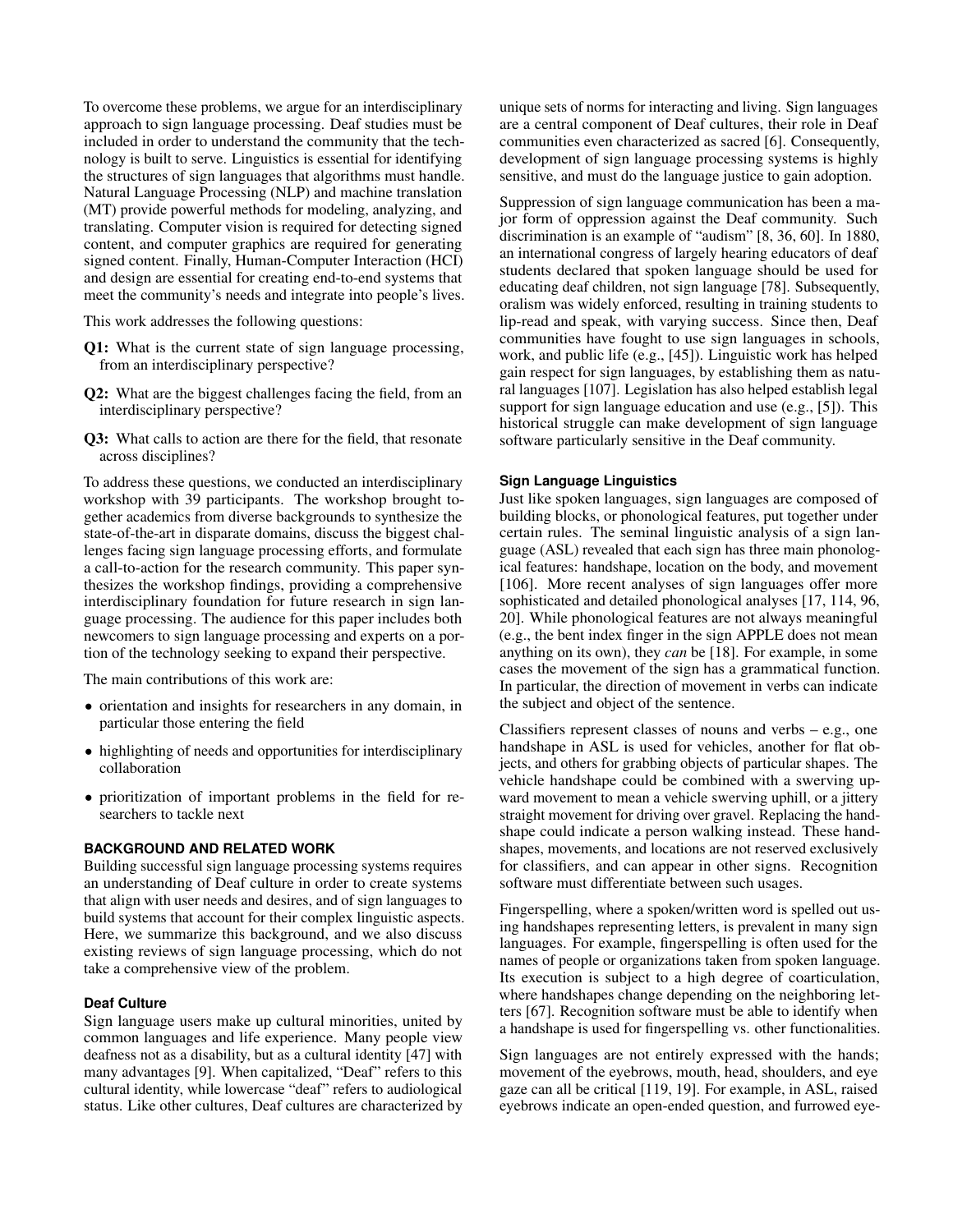brows indicate a yes/no question. Signs can also be modifed by adding mouth movements – e.g., executing the sign CUP with different mouth positions can indicate cup size. Sign languages also make extensive use of [depiction:](#page-15-9) using the body to depict an action (e.g., showing how one would fllet a fish), dialogue, or psychological events [\[34\]](#page-11-4). Subtle shifts in body positioning and eye gaze can be used to indicate a referent. Sign language recognition software must accurately detect these non-manual components.

There is great diversity in sign language execution, based on ethnicity, geographic region, age, gender, education, language profciency, hearing status, etc. As in spoken language, different social and geographic communities use different varieties of sign languages (e.g., Black ASL is a distinct dialect of [ASL](#page-15-0) [\[85\]](#page-13-3)). Unlike spoken languages, sign languages contain enormous variance in fuency. Most deaf children are born to hearing parents, who may not know sign language when the child is born. Consequently, most deaf sign language users learn the language in late childhood or adulthood, typically resulting in lower fuency [\[84\]](#page-13-4). Sign language processing software must accurately model and detect this variety, which increases the amount and variety of training data required.

It is diffcult to estimate sign language [vocabulary](#page-15-10) size. Existing [ASL-](#page-15-0)to-English dictionaries contain 5-10k signs (e.g., [\[103\]](#page-14-4)). However, they are not representative of true size, as they lack [classifers,](#page-15-7) [depictions,](#page-15-9) and other ways signs are modulated to add adjectives, adverbs, and nuanced meaning.

# **Reviews**

Existing reviews of sign language processing are largely technical and out-of-date, written before the advent of deep learning. Most reviews focus on a specifc subarea, such as the software and hardware used to recognize signs [\[2,](#page-10-8) [117,](#page-14-5) [61,](#page-12-2) [27\]](#page-11-5). Few reviews discuss multiple subfelds of sign language technologies (e.g., recognition, translation, *and* generation). In this work, we provide a broader perspective that highlights common needs (e.g., datasets), and applications that blend multiple technologies. Unlike past reviews, we also articulate a call to action for the community, helping to prioritize problems facing the feld.

Existing reviews also incorporate limited perspectives outside of computer science. In particular, few reviews incorporate the linguistic, social, and design perspectives needed to build sign language systems with real-world use. Some reviews consider a related discipline (e.g., linguistics in [\[27\]](#page-11-5)), but do not consider the full spectrum of disciplines involved. This work integrates diverse interdisciplinary perspectives throughout, providing deeper insight into how technologies align with human experiences, the challenges facing the feld, and opportunities for collaboration.

There is already interest among researchers in various felds in applying their methods to sign language applications. In particular, some technical reviews of gesture recognition touch on sign language recognition as an application domain (e.g., [\[120,](#page-14-6) [87,](#page-13-5) [108,](#page-14-7) [69\]](#page-12-3)). These reviews focus on algorithms for detecting fngers, hands, and human gestures. However, by framing sign language recognition as an application area, they risk

misrepresenting sign language recognition as a gesture recognition problem, ignoring the complexity of sign languages as well as the broader social context within which such systems must function. In this work, we provide linguistic and cultural context in conjunction with algorithms, to establish a more accurate representation of the space.

# **METHOD**

To help answer our guiding questions, we convened a two-day workshop with leading experts in sign language processing and related felds. Many of these participants continued on to synthesize the workshop fndings in this paper.

# **Participants**

A total of 39 workshop attendees were recruited from universities and schools (18) and a tech company (21). Academic participants were based in departments spanning computer science, linguistics, education, psychology, and Deaf studies. Within computer science, specialists were present from computer vision, speech recognition, machine translation, machine learning, signal processing, natural language processing, computer graphics, human-computer interaction, and accessibility. Attendees from the tech company had roles in research, engineering, and program/product management. The number of participants present varied slightly over the two days.

Participants were demographically diverse:

- Nationality: Attendees were an international group, currently based in the U.S., Europe, and Asia.
- Experience: Career level ranged from recent college graduates through senior professors and executives.
- Gender: 25 male, 14 female
- Audiological status: 29 hearing (6 with Deaf immediate family members), 10 [Deaf and hard of hearing \(DHH\)](#page-15-11)

#### **Procedure**

The workshop activities were structured to facilitate progress toward our three guiding questions (current landscape, biggest challenges, and calls to action). Day 1 provided the necessary domain-specifc background knowledge, and Day 2 addressed our three questions as an interdisciplinary group. Interpreters and captioners were available throughout.

*Day 1: Sharing interdisciplinary domain knowledge.* 

- **Domain Lectures:** A series of 45-minute talks, covering relevant domains and given by domain experts: Deaf culture, sign language linguistics, natural language processing, computer vision, computer graphics, and dataset curation.
- Panel: A 45-minute panel on Deaf users' experiences with, needs for, and concerns about technology, with a Deaf moderator and four Deaf panelists.

*Day 2: Discussing problems and mapping the path forward.* 

• Breakout Sessions: Participants divided into smaller groups (8-9/group) to discuss specifc topics, for 3.5 hours. The topic areas, outlined by the organizers and voted on by participants, were: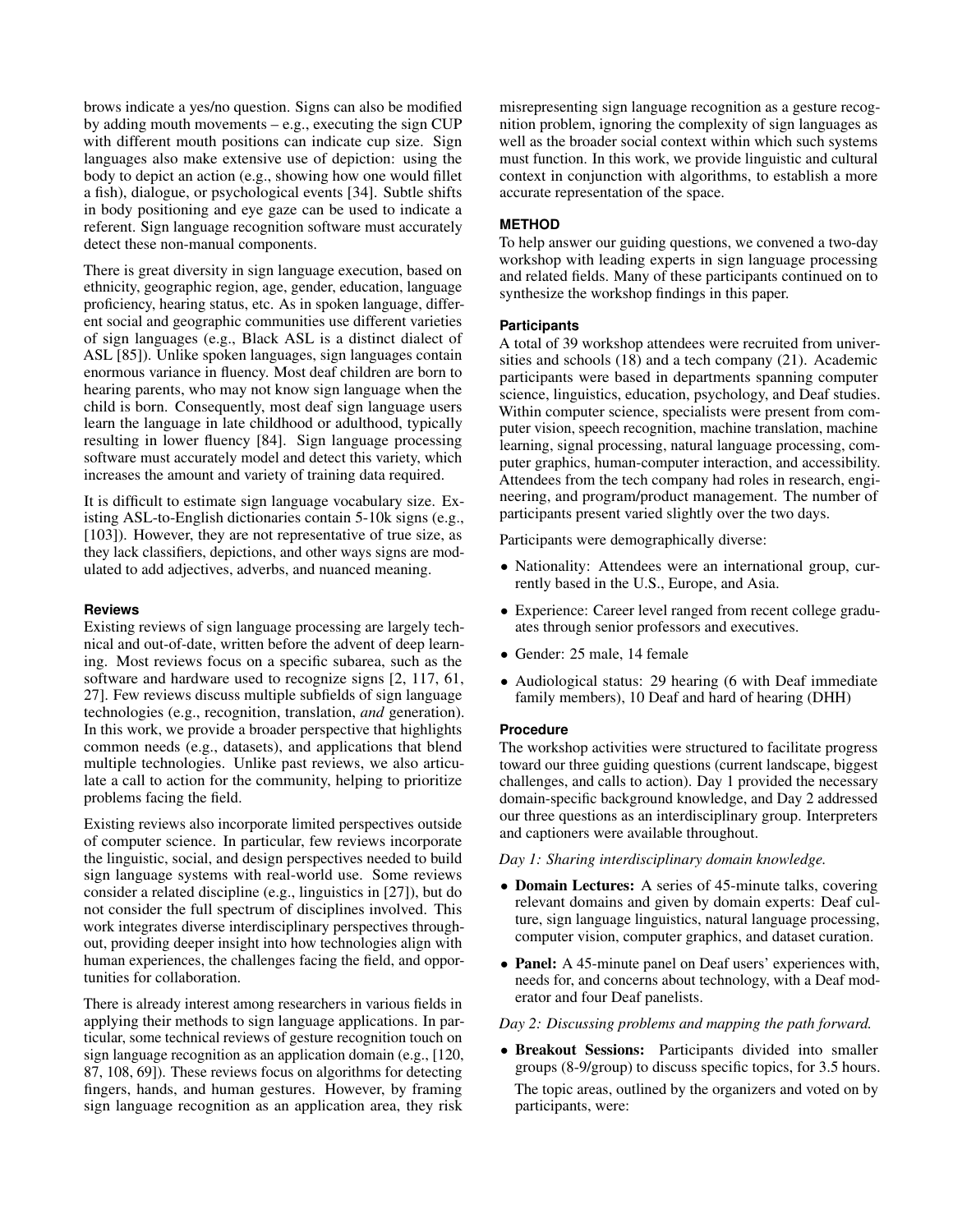- 1. Sign Language Datasets
- 2. Sign Language Recognition & Computer Vision
- 3. Sign Language Modeling & [NLP](#page-15-1)
- 4. Sign Language Avatars & Computer Graphics
- 5. Sign Language Technology [User Interface/User Expe](#page-15-12)[rience \(UI/UX\)](#page-15-12) Design

Each group focused on the following questions:

- 1. What is the state-of-the-art in this area?
- 2. What are the biggest current challenges in this area?
- 3. What are possible solutions to these challenges?
- 4. What is your vision of the future for this domain?
- 5. What is your call to action for the community?
- Breakout Presentations: Each breakout group reported back on their topic, through a slide presentation mixed with discussion with the larger group (about 20 minutes each).

In the following sections, we summarize the content generated through this workshop exercise, organized by our three guiding questions.

# **Q1: WHAT IS THE CURRENT LANDSCAPE?**

In this section, we synthesize each group's formulation of the current state-of-the-art. We note that some topics overlap. In particular, data is central to progress on all fronts, so we start with a summary of the landscape in sign language datasets.

#### **Datasets**

Existing sign language datasets typically consist of videos of people signing. Video format can vary, and is often dependent on the recording device. For example, video cameras often produce MP4, OGG, or AVI format (among others). Motioncapture datasets have been curated, often by attaching sensors to a signer (e.g., [\[82,](#page-13-6) [52,](#page-12-4) [10\]](#page-10-9)). These datasets can be pulled from to generate signing avatars, and are often curated for this purpose. Depth cameras can also be used to capture 3D positioning. For example, the Kinect includes a depth sensor and has been used to capture sign language data (e.g., [\[88,](#page-13-7) [28,](#page-11-6) [90\]](#page-13-8)). Table [1](#page-4-0) summarizes public sign language video corpora commonly used for sign language recognition. (See [\[77\]](#page-13-9)'s survey for a more complete list of datasets, many of which are intended for linguistic research and education.)

The data collection method impacts both content and signer identity. For example, some corpora are formed of professional interpreters paid to interpret spoken content, such as news channels that provide interpreting [\[43,](#page-11-7) [74,](#page-13-10) [21\]](#page-10-10). Others are formed of expert signers paid to sign desired corpus content (e.g., [\[65,](#page-12-5) [124,](#page-15-14) [118\]](#page-14-8)). Yet other corpora consist sign language videos posted on sites such as YouTube (e.g., [\[62\]](#page-12-6)) – these posters may be fuent signers, interpreters, or sign language students; such videos are typically of "real-life" signs (i.e., self-generated rather than prompted). The geographic region where the data is collected also dictates which sign language is captured. Many datasets have been curated by researchers and startups in the U.S., where [ASL](#page-15-0) is the primary language of the Deaf community, and consequently contain [ASL.](#page-15-0) Fewer

datasets have been curated of other sign languages, though some exist (e.g., [\[83\]](#page-13-11)). The [vocabulary](#page-15-10) size of these datasets varies from about 100–2,000 distinct signs (see Table [1\)](#page-4-0).

[Annotations](#page-15-15) may accompany video corpora. These [annota](#page-15-15)[tions](#page-15-15) can demarcate components of signs (e.g., handshapes and movements), the identity and ordering of the signs, or a translation into another language like English. These [annota](#page-15-15)[tions](#page-15-15) can take various formats, including linguistic notation systems (for sign components), English gloss (for sign identity and order), and English text (for translations). The [annotations](#page-15-15)  can be aligned at various levels of granularity. For example, the start and end of a handshape could be labeled, or the start and end of a full sentence. Generating [annotations](#page-15-15) can be very time-intensive and expensive. [Annotation](#page-15-15) software has been developed to facilitate annotating videos, and is often used by linguists studying the language (e.g., ELAN [\[112\]](#page-14-9) and Anvil [\[70\]](#page-12-7)). Because sign languages do not have a standard written form, large text corpora do not exist independent of videos.

# **Recognition & Computer Vision**

Glove-based approaches to sign language recognition have been used to circumvent computer vision problems involved in recognizing signs from video. The frst known work dates back to 1983, with a patent describing an electronic glove that recognized [ASL](#page-15-0) fngerspellings based on a hardwired circuit [\[48\]](#page-11-8). Since then, many other systems have been built for "intrusive sign recognition," where signers are required to wear gloves, clothing, or other sensors to facilitate recognition (e.g., [\[23,](#page-10-11) [40,](#page-11-9) [81,](#page-13-12) [91,](#page-13-13) [27\]](#page-11-5)).

Non-intrusive vision-based sign language recognition is the current dominant approach. Such systems minimize inconvenience to the signer (and, unlike gloves, have the potential to incorporate non-manual aspects of signing), but introduce complex computer vision problems. The frst such work dates back to 1988, when Tamura et al. [\[110\]](#page-14-10) built a system to recognize 10 isolated signs of Japanese Sign Language using skin color thresholding. As in that seminal work, many other systems focus on identifying individual signs (e.g., [\[49,](#page-11-10) [79\]](#page-13-14)).

Real-world translation typically requires continuous sign language recognition [\[105,](#page-14-11) [41\]](#page-11-11), where a continuous stream of signing is deciphered. Continuous recognition is a signifcantly more challenging and realistic problem than recognizing individual signs, confounded by [epenthesis](#page-15-16) effects (insertion of extra features into signs), [co-articulation](#page-15-17) (the ending of one sign affecting the start of the next), and spontaneous sign production (which may include slang, non-uniform speed, etc.).

To address the three-dimensionality of signs, some visionbased approaches use depth cameras [\[113,](#page-14-12) [123\]](#page-14-13), multiple cameras [\[16\]](#page-10-12) or triangulation for 3D reconstruction [\[99,](#page-14-14) [98\]](#page-14-15). Some use colored gloves to ease hand and fnger tracking [\[26\]](#page-10-13). Recent advances in machine learning – i.e., deep learning and [convolutional neural networks \(CNNs\)](#page-15-18) – have improved state-of-the-art computer vision approaches [\[76\]](#page-13-15), though lack of suffcient training data currently limits the use of modern [Artifcial Intelligence \(AI\)](#page-15-19) techniques in this problem space.

Automatic recognition systems are transitioning from small, artifcial [vocabularies](#page-15-10) and tasks to larger real-world ones. Re-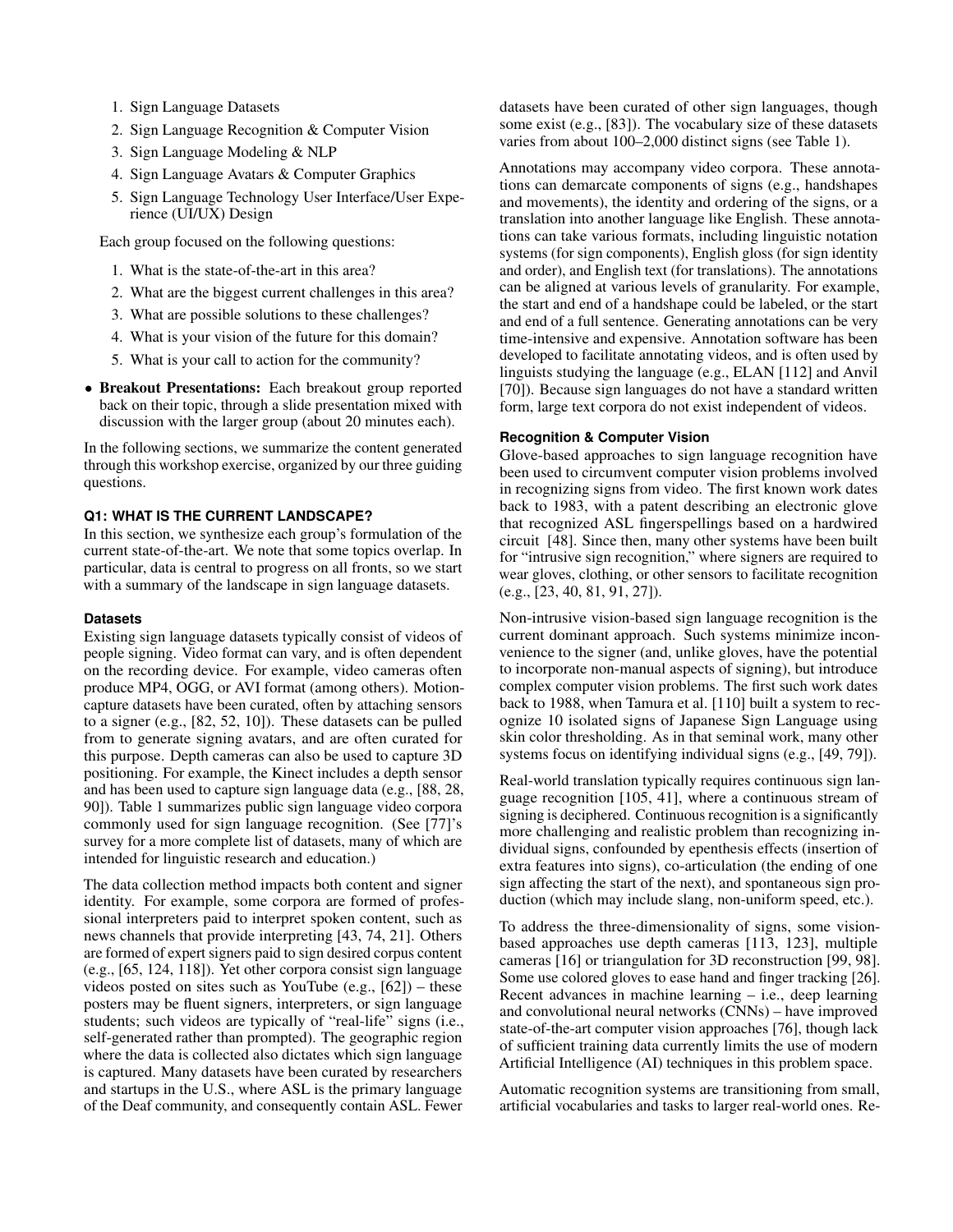| <b>Dataset</b>                               | <b>Vocabulary</b> | <b>Signers</b>                             | Signer-<br>independent |        | Videos Continuous | Real-<br>life |
|----------------------------------------------|-------------------|--------------------------------------------|------------------------|--------|-------------------|---------------|
| Purdue RVL-SLLL ASL [65]                     | 104               | 14                                         | no                     | 2,576  | yes               | no            |
| <b>RWTH Boston 104 [124]</b>                 | 104               |                                            | no                     | 201    | yes               | no            |
| Video-Based CSL [54]                         | 178               | 50 <sup>1</sup>                            | no                     | 25,000 | yes               | no            |
| $\left  \right $ Signum $\left  \right $ 118 | 465               | $(24 \text{ train}, 1 \text{ test}) - 25$  | yes                    | 15,075 | yes               | no            |
| $MS-ASL$ [62]                                |                   | $1,000$ (165 train, 37 dev, 20 test) - 222 | yes                    | 25,513 | no                | yes           |
| <b>RWTH Phoenix [43]</b>                     | 1.081             |                                            | no                     | 6,841  | yes               | yes           |
| RWTH Phoenix SI5 [74]                        | 1.081             | $(8 \text{ train}, 1 \text{ test}) - 9$    | yes                    | 4,667  | yes               | yes           |
| Devisign [22]                                | 2,000             |                                            | no                     | 24,000 | no                | no            |

<span id="page-4-0"></span>Table 1. Popular public corpora of sign language video. These datasets are commonly used for sign language recognition.

alistic scenarios are still very challenging for state-of-the-art algorithms. As such, recognition systems achieve only up to 42.8% letter accuracy [\[101\]](#page-14-16) on a recently released real-life [fn](#page-15-8)[gerspelling](#page-15-8) dataset. A real-life continuous sign language video dataset has also been released [\[43\]](#page-11-7), and is used as a community benchmark. Given utterance- or sentence-level segmentation, recognition systems can reliably identify sign boundaries [\[72\]](#page-12-9). For such challenging datasets (still only covering a [vocabulary](#page-15-10)  of around 1,000 different signs), recognition algorithms can achieve a [Word Error Rate \(WER\)](#page-15-23) of 22.9% [\[30\]](#page-11-12) when trained and tested on the same signers, and a [WER](#page-15-23) of 39.6% when trained and tested on different sets of signers.

# **Modeling & Natural Language Processing**

Because sign languages are minority languages lacking data, the vast majority of work in [MT](#page-15-2) and [NLP](#page-15-1) focuses on spoken and written languages, not sign languages. While recognition handles the problem of identifying words or signs from complex signals (audio or video), [MT](#page-15-2) and [NLP](#page-15-1) typically address problems of processing language that has already been identifed. These methods expect annotated data as input, which for spoken languages is commonly text (e.g., books, newspapers, or scraped text from the internet). Translation between spoken and signed languages (and vice versa) also typically requires intermediary representations of the languages that are computationally compatible.

Various notation systems are used for computational modeling. Human-generated [annotations](#page-15-15) are often in [gloss,](#page-15-24) a form of transliteration where written words in another language (e.g., English) are used to represents signs (e.g., [ASL\)](#page-15-0). Other writing systems have also been developed for people to use, including si5s [\[25\]](#page-10-15) and SignWriting [\[109\]](#page-14-17). Separate notation systems have been developed for computers to represent sign languages during modeling and computation; [HamNoSys](#page-15-25) [\[50\]](#page-11-13) is one of the most popular, designed to capture detailed human movements and body positioning for computer modeling. To facilitate structured storage, XML-based markup languages have also been developed, e.g. Signing Gesture Markup Language (SiGML) [\[37\]](#page-11-14), which is compatible with [HamNoSys.](#page-15-25)

Sign language translation systems can either use predefned intermediary representations of the languages involved, or learn their own representations (which may not be humanunderstandable). Methods that use predefned representations are highly compatible with grammatical translation rules (e.g., [\[32,](#page-11-15) [125,](#page-15-26) [37,](#page-11-14) [116\]](#page-14-18)). Methods that do not use such representations typically use some form of deep learning or neural

networks, which learn model features (i.e. internal representations) that suit the problem. These methods have been used for recognition combined with translation, processing complete written sentences in parallel with signed sentences [\[76,](#page-13-15) [75,](#page-13-16) [21\]](#page-10-10). Such techniques are often used in computer vision systems, and overlap with works presented in the previous section.

#### **Avatars & Computer Graphics**

Sign language avatars (computer animations of humans) can provide content in sign language, making information accessible to [DHH](#page-15-11) individuals who prefer sign language or have lower literacy in written language [\[56\]](#page-12-10). Because sign languages are not typically written, these videos can be preferable to text. Videos of human signers or artist-produced animations provide similar viewing experiences, but avatars are more appropriate when automatic generation is desirable (e.g., for a website with unstable content). Current pipelines typically generate avatars based on a symbolic representation of the signed content prepared by a human author (e.g. [\[3,](#page-10-16) [1,](#page-10-17) [12,](#page-10-18) [115,](#page-14-19) [7\]](#page-10-19)). When the avatar is generated as part of a translation system (e.g., [\[66,](#page-12-11) [38\]](#page-11-16)), an initial translation step converts spoken/written language into a symbolic representation of the sign language (as described in the previous section). Whether human-authored or automatically translated, a symbolic plan is needed for the sign-language message. While multiple representations have been proposed (e.g. [\[37,](#page-11-14) [12,](#page-10-18) [1\]](#page-10-17)), there is no universal standard.

Beginning with this symbolic plan, pipelines generating avatars typically involve a series of complex steps (e.g., as outlined in [\[56,](#page-12-10) [46\]](#page-11-17)). Animations for individual signs are often pulled from lexicons of individual signs. These motion-plans for the individual signs are produced in one of several ways: key-frame animations (e.g. [\[57\]](#page-12-12)), symbolic encoding of subsign elements (e.g. [\[35\]](#page-11-18)), or motion-capture recordings (e.g., [\[100,](#page-14-20) [46\]](#page-11-17)). Similarly, non-manual signals are pulled from complementary datasets (e.g., [\[58\]](#page-12-13)) or synthesized from models (e.g., [\[63\]](#page-12-14)). These elements are combined to create an initial motion script of the content. Next, various parameters (e.g., speed, timing) are set by a human, set by a rule-based approach (e.g. [\[35\]](#page-11-18)), or predicted via a trained machine-learning model (e.g., [\[3,](#page-10-16) [82\]](#page-13-6)). Finally, computer animation software renders the animation based on this detailed movement plan.

The state-of-the-art in avatar generation is not fully automated; all parts of current pipelines currently require human intervention to generate smooth, coherent signing avatars. Prior research has measured the quality of avatar animations via perceptual and comprehension studies with [DHH](#page-15-11) participants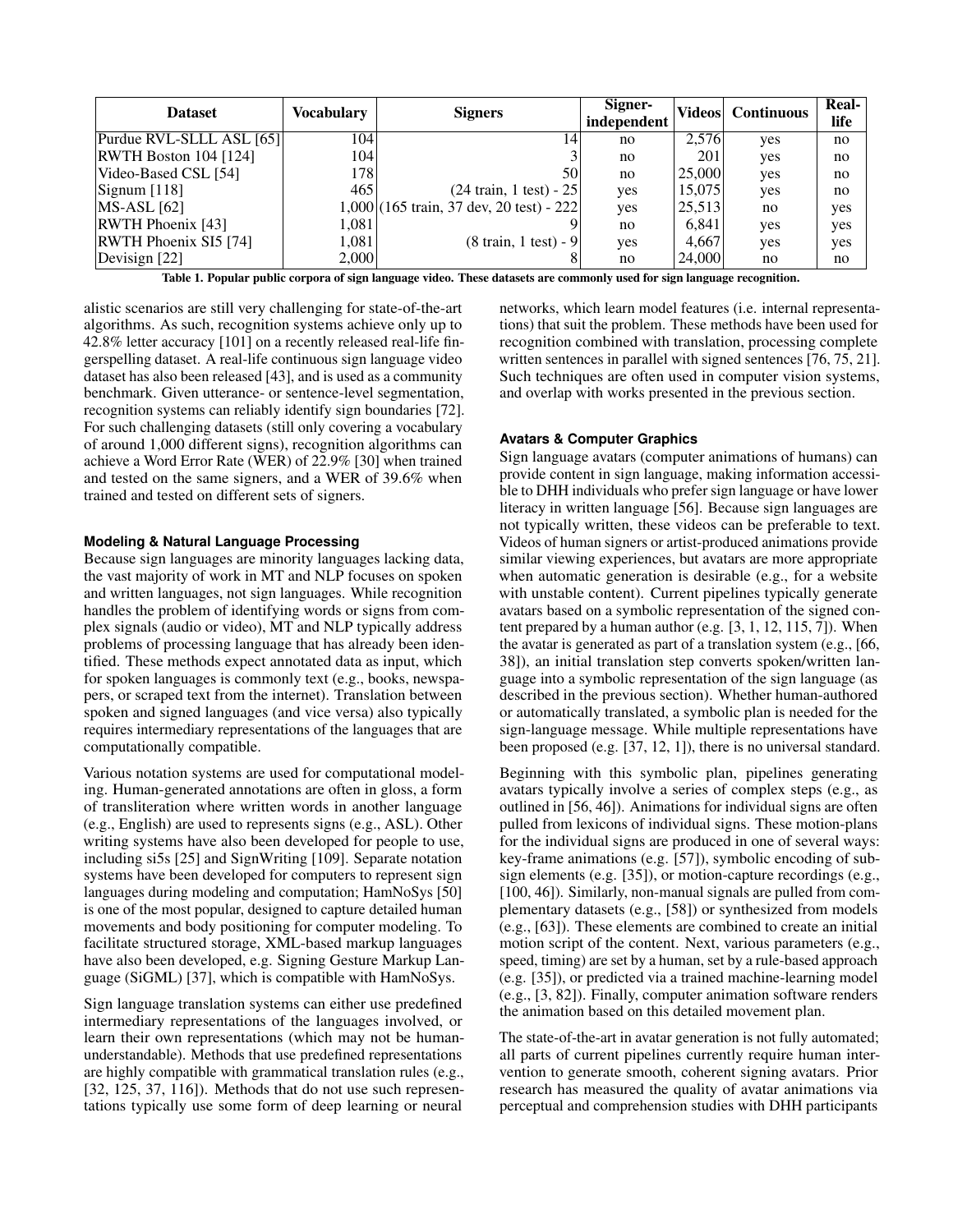[\[59\]](#page-12-15), including methodological research [\[64\]](#page-12-16) and shared resources for conducting evaluation studies [\[57\]](#page-12-12).

# **[UI/UX](#page-15-12) Design**

The state-of-the-art of sign language output in user interfaces primarily centers around systems that use sign language video or animation content (e.g., computer-generated human avatars) to display information content. (Surveys of older work appear in [\[56\]](#page-12-10) and [\[3\]](#page-10-16).) These projects include systems that provide sign language animation content on webpages to supplement text content for users. There has also been some work on providing on-demand defnitions of terminology in [ASL](#page-15-0) (e.g., by linking to [ASL](#page-15-0) dictionary resources [\[51\]](#page-11-19)). As discussed in [\[51\]](#page-11-19), prior work has found that displaying static images of signs provides limited beneft, and generally users have preferred interfaces that combine both text and sign content.

Research on designing interactive systems with sign language recognition technologies has primarily investigated how to create useful applications despite the limited accuracy and coverage of current technology for this task. This has often included research on tools for students learning [ASL,](#page-15-0) either young children (e.g., [\[122\]](#page-14-21)) or older students who are provided with feedback as to whether their signing is accurate [\[55\]](#page-12-17). While there have been various short-lived projects and specifc industry efforts to create tools that can recognize full phrases of [ASL](#page-15-0) to provide communication assistance, few systems are robust enough for real-world deployment or use.

#### **Q2: WHAT ARE THE FIELD'S BIGGEST CHALLENGES?**

In this section, we summarize the major challenges facing the feld, identifed by the interdisciplinary breakout groups.

#### **Datasets**

Public sign language datasets have shortcomings that limit the power and generalizability of systems trained on them.

*Size:* Modern, data-driven machine learning techniques work best in data-rich scenarios. Success in speech recognition, which in many ways is analogous to sign recognition, has been made possible by training on corpora containing millions of words. In contrast, sign language corpora, which are needed to fuel the development of sign language recognition, are several orders of magnitude smaller, typically containing fewer than 100,000 articulated signs. (See Table [2](#page-6-0) for a comparison between speech and sign language datasets.)

*[Continuous](#page-15-21) Signing:* Many existing sign language datasets contain individual signs. Isolated sign training data may be important for certain scenarios (i.e., creating a sign language dictionary), but most real-world use cases of sign language processing involve natural conversational with complete sentences and longer utterances.

*Native Signers:* Many datasets allow novices (i.e., students) to contribute, or contain data scraped from online sources (e.g., YouTube [\[62\]](#page-12-6)) where signer provenance and skill is unknown. Professional interpreters, who are highly skilled but are often not native signers, are also used in many datasets (e.g., [\[42\]](#page-11-20)). The act of interpreting also changes the execution (e.g., by simplifying the style and vocabulary, or signing slower for

understandability). Datasets of native signers are needed to build models that refect this core user group.

*Signer Variety:* The small size of current signing datasets and over-reliance on content from interpreters mean that current datasets typically lack signer variety. To accurately refect the signing population and realistic recognition scenarios, datasets should include signers that vary by: gender, age, clothing, geography, culture, skin tone, body proportions, disability, fuency, background scenery, lighting conditions, camera quality, and camera angles. It is also crucial to have [signer-independent](#page-15-20)  datasets, which allow people to assess generalizability by training and testing on different signers. Datasets must also be generated for different sign languages (i.e., in addition to [ASL\)](#page-15-0).

# **Recognition & Computer Vision**

Despite the large improvements in recent years, there are still many important and unsolved recognition problems, which hinder real-world applicability.

*[Depiction:](#page-15-9)* [Depiction](#page-15-9) refers to visually representing or enacting content in sign languages (see Background & Related Work), and poses unique challenges for recognition and translation. Understanding depiction requires exposure to [Deaf cul](#page-15-4)[ture](#page-15-4) and linguistics, which the communities driving progress in computer vision generally lack. Sign recognition algorithms are often based on speech recognition, which does not handle depictions (which are uncommon and unimportant in speech). As a result, current techniques cannot handle depictions. It is also diffcult to create [depiction](#page-15-9) [annotations.](#page-15-15) Countless depictions can express the same concept, and [annotation](#page-15-15) systems do not have a standard way to encode this richness.

*Annotations:* Producing sign language [annotations,](#page-15-15) the machine-readable inputs needed for supervised training of [AI](#page-15-19) models, is time consuming and error prone. There is no standardized [annotation](#page-15-15) system or level of [annotation](#page-15-15) granularity. As a result, researchers are prevented from combining annotated datasets to increase power, and must handle low inter-annotator agreement. Annotators must also be trained extensively to reach sufficient proficiency in the desired [an](#page-15-15)[notation](#page-15-15) system. Training is expensive, and constrains the set of people who can provide [annotations](#page-15-15) beyond the already restricted set of fuent signers. The lack of a standard written form also prevents learning from naturally generated text – e.g., [NLP](#page-15-1) methods that expect text input, using parallel text corpora to learn corresponding grammar and vocabulary, and more generally leveraging ubiquitous text resources.

*Generalization:* Generalization to unseen situations and individuals is a major diffculty of machine learning, and sign language recognition is no exception. Larger, more diverse datasets are essential for training generalizable models. We outlined key characteristics of such datasets in the prior section on dataset challenges. However, generating such datasets can be extremely time-consuming and expensive.

#### **Modeling & Natural Language Processing**

The main challenge facing modeling and [NLP](#page-15-1) is the inability to apply powerful methods used for spoken/written languages due to language structure differences and lack of [annotations.](#page-15-15)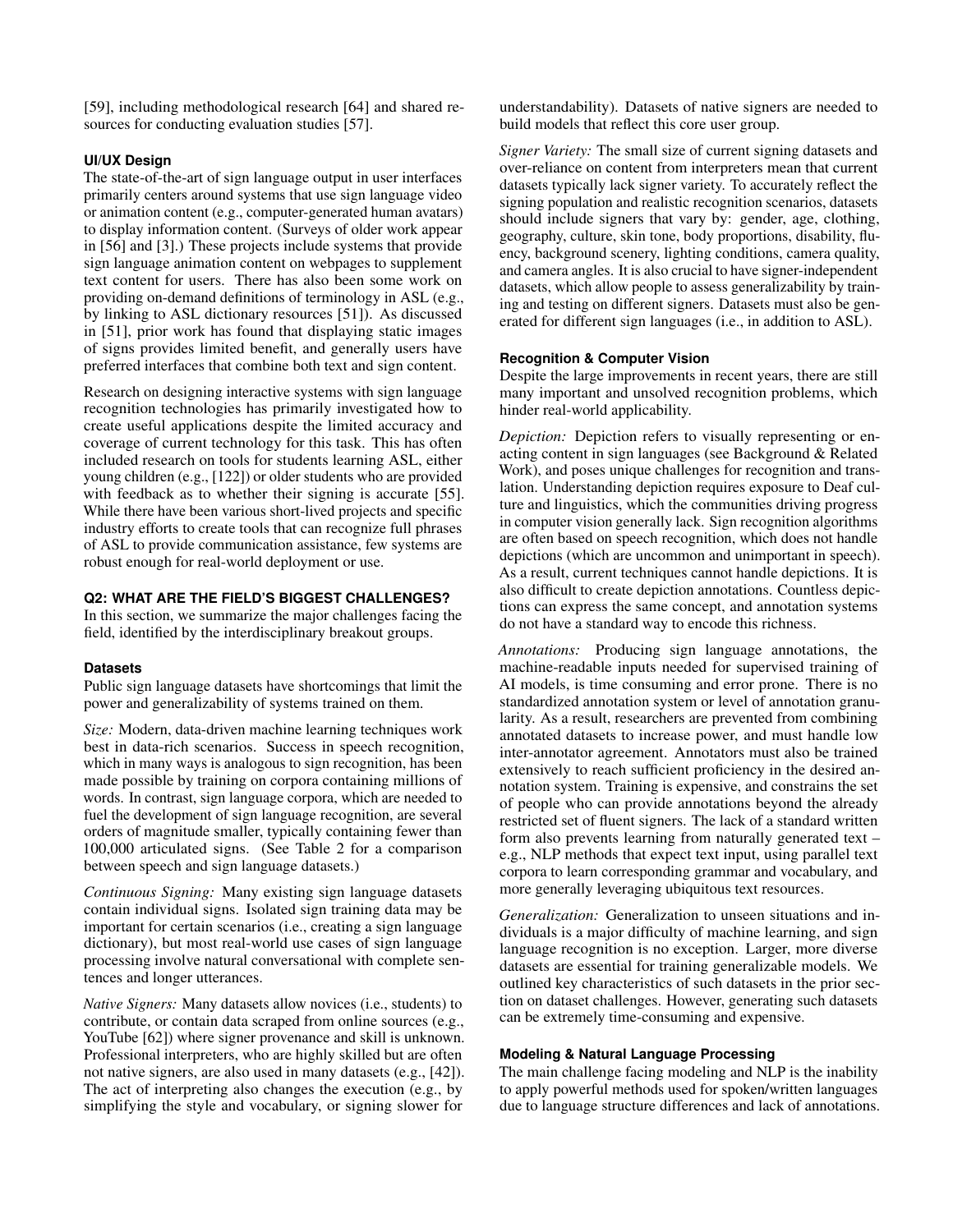|                                   | <b>Sign Language</b>                 | <b>Speech</b>                        |
|-----------------------------------|--------------------------------------|--------------------------------------|
| Modality                          | visual-gestural                      | aural-oral                           |
| <b>Articulators</b>               | manual, non-manual                   | vocal tract                          |
| Seriality                         | low                                  | high                                 |
| Simultaneity                      | high                                 | low                                  |
| <b>Iconicity</b>                  | high                                 | low                                  |
| Task                              | recognition, generation, translation | recognition, generation, translation |
| Typical articulated corpus size   | $<$ 100,000 signs                    | 5 million words                      |
| Typical annotated corpus size     | $<$ 100,000 signs                    | 1 billion words                      |
| Typical corpus vocabulary size    | $1,500$ signs                        | 300,000 words                        |
| What is being modelled            | 1,500 whole signs                    | 1,500 tri-phonemes                   |
| Typical corpus number of speakers | 10                                   | 1,000                                |

<span id="page-6-0"></span>Table 2. Comparison of sign language vs. speech datasets. Existing sign language corpora are orders of magnitude smaller than speech corpora. Because sign languages are not typically written, parallel written corpora do not exist for sign languages, as they do for spoken (and written) languages.

*Structural Complexity:* Many [MT](#page-15-2) and [NLP](#page-15-1) methods were developed for spoken/written languages. However, sign languages have a number of structural differences from these languages. These differences mean that straightforward application of [MT](#page-15-2) and [NLP](#page-15-1) methods will fail to capture some aspects of sign languages or simply not work. In particular, many methods assume that one word or concept is executed at a time. However, many sign languages are multi-channel, for instance conveying an object and its description simultaneously. Many methods also assume that context does not change the word being uttered; however, in sign languages, content can be spatially organized and interpretation directly dependent on that spatial context.

*Annotations:* Lack of reliable, large-scale [annotations](#page-15-15) are a barrier to applying powerful MT and NLP methods to sign languages. These methods typically take [annotations](#page-15-15) as input, commonly text. Because sign languages do not have a standard written form or a standard [annotation](#page-15-15) form, we do not have large-scale [annotations](#page-15-15) to feed these methods. Lack of large-scale annotated data is similarly a problem for training recognition systems, as described in the previous section.

# **Avatars & Computer Graphics**

Avatar generation faces a number of technical challenges in creating avatars that are acceptable to Deaf users (i.e., pleasing to view, easy to understand, representative of the Deaf community, etc.). Some of these problems may be addressed by including Deaf people in the generation process [\[71\]](#page-12-18).

*Uncanny Valley:* Sign language avatars are subject to an uncanny valley [\[86\]](#page-13-17). Avatars that are either very cartoonish or very human-like are fairly pleasing, but in-between can be disconcerting. For example, in addition to providing semantically meaningful non-manual cues (e.g., raised eyebrows indicating a question), avatars must also have varied, natural facial expressions (i.e., not a robotic, stoic expression throughout). It can be diffcult to design avatars that fall outside of this valley.

*Realistic Transitions:* To illustrate why transitions between signs are diffcult, consider a generation system that pulls from motion-capture libraries. The system can pull complete sign executions, but must then piece together these executions. One sign might end with the hands in one position, while the subsequent sign starts with the hands in another position, and the software must create a smooth, natural transition between. *Modeling Modulations:* In some sign languages, adjectives and adverbs are executed by modulating a noun or verb. For example, in [ASL,](#page-15-0) PLANE RIDE is executed by moving a certain handshape through the air. BUMPY PLANE RIDE is identical, but with the movement made bumpy. Infnite such descriptors can be executed, and capturing them all in a motion-capture database is infeasible. Acceptable abstractions have not been standardized (e.g., in a writing system), so it is unclear how much real-life variation avatars must portray.

*Finding Model Holes:* It is difficult to find holes in generation models, because the language space is large and rich, and the number of ways that signs can be combined in sequence grows exponentially. Testing all grammatical structures empirically is not scalable. This "unknown unknown" problem is common to other machine learning areas (e.g., speech recognition [\[53\]](#page-12-19)).

*Public Motion-Capture Datasets* Many motion-capture datasets used for avatar generation are owned by particular companies or research groups. Because they are not publicly available, research in this area can be impeded.

# **[UI/UX](#page-15-12) Design**

Sign language [UI/UX](#page-15-12) design is currently confounded by technical limitations that require carefully scoped projects, many potential use cases requiring different solutions, and design choices that may have powerful social ramifcations.

*Technical Limitations* A long-term goal in this space is full universal design of conversational agents. For example, if a system supports speech-based or text chat interaction, then it should also support input and output in sign language. However, given the current limitations of the component technologies, it may be useful for researchers to focus on more nearterm research aims: for instance, if we have a sign language recognition system capable of recognizing some fnite number of signs or phrases, then what types of applications can be supported within this limit (for different [vocabulary](#page-15-10) sizes)?

*Varied Use Cases:* There are a huge number of use cases for sign language processing, requiring different interface designs. For example, sign language recognition could be useful for placing a meal order in a drive-through restaurant, or for commanding a personal assistant. Similarly, sign language generation may be used in various situations. For people who want to create websites that present signed content, avatars may be the most reasonable solution, as they allow for ease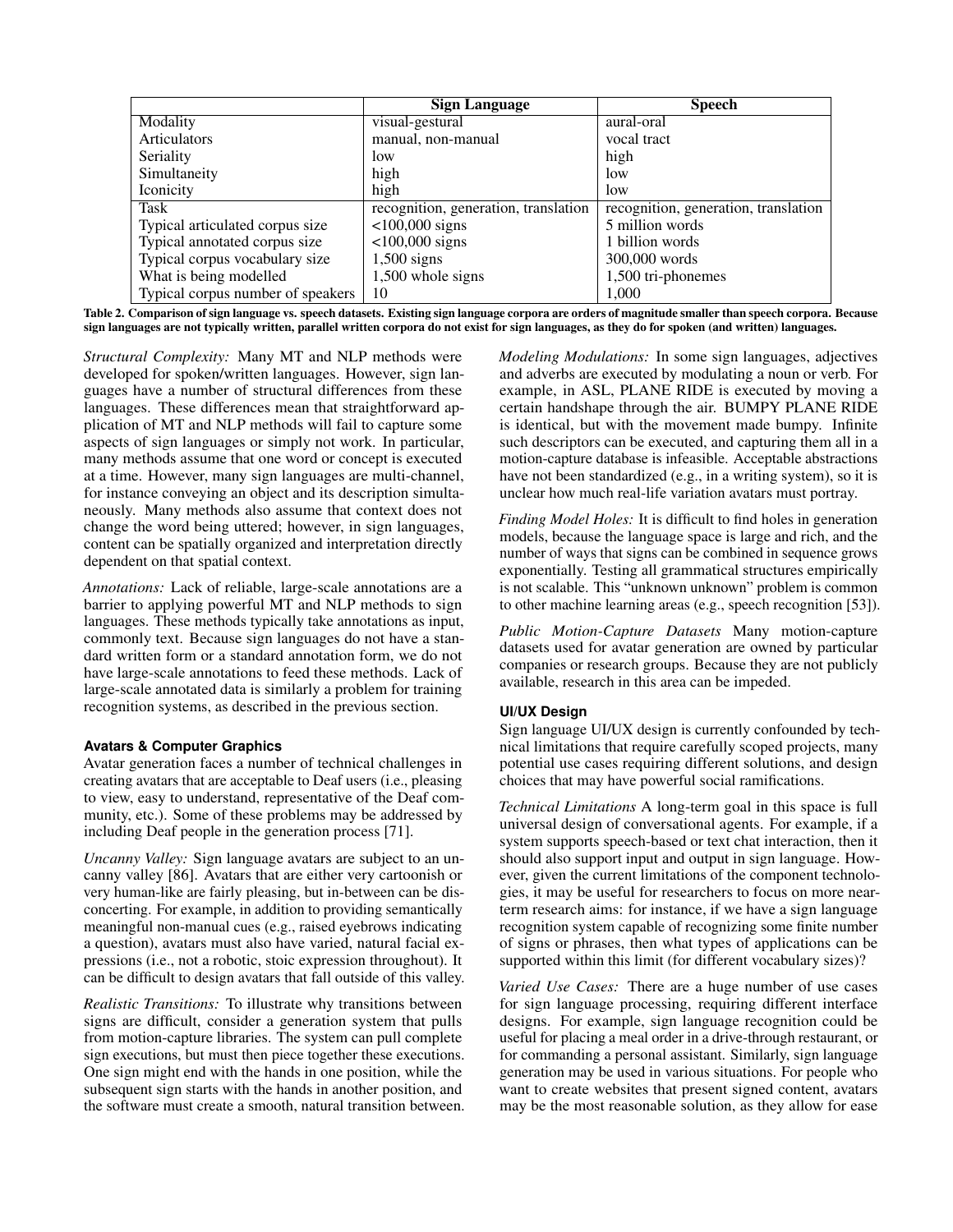in editability, creation from anywhere, and scalability (cost). However, people also want websites to be searchable and indexable, and videos and animations are difficult for current text-based search engines to index and search. Combining text and video introduces layout problems, especially when text is automatically replaced with video. These situations, and many others, have drastically different design criteria.

*Language and Dialect Choice:* Many different sign languages exist, with many dialects for each. Choosing which one(s) a system will recognize or portray is a difficult problem with societal implications. Minorities within Deaf communities may be further marginalized if their dialects are not represented. Similarly, failure to represent other types of diversity – e.g., gender, race, education level, etc. – could also be detrimental.

# **Q3: WHAT ARE THE CALLS TO ACTION?**

In this section, we outline an interdisciplinary call to action for the research community working on any piece of the endto-end sign language processing pipeline. Once stated, these calls to action may seem intuitive, but have not previously been articulated, and have until now been largely disregarded.

# **Deaf Involvement**

In developing sign language processing, Deaf community involvement is essential at all levels, in order to design systems that actually match user needs, are usable, and to facilitate adoption of the technology. An all-hearing team lacks the lived experience of Deafness, and is removed from the use cases and contexts within which sign language software must function. Even hearing people with strong ties to the Deaf community are not in a position to speak for Deaf needs. Additionally, because of their perceived expertise in Deaf matters, they are especially susceptible to being involved in Deaf-hearing power imbalances. People who do not know a sign language also typically make incorrect assumptions about sign languages – e.g., assuming that a particular gesture always translates to a particular spoken/written word. As a result, all-hearing teams are ill-equipped to design software that will be truly useful.

It is also important to recognize individual and community freedoms in adopting technology. Pushing a technology can lead to community resentment, as in the case of cochlear implants for many members of sign language communities [\[104\]](#page-14-22). Disrespecting the Deaf community's ownership over sign languages also furthers a history of [audism](#page-15-5) and exclusion, which can result in the Deaf community rejecting the technology. For these reasons, a number of systems built by hearing teams to serve the Deaf community have failed or receive mixed reception (e.g., sign language gloves [\[39\]](#page-11-0)).

Deaf contributors are essential at *every step* of research and development. For example, involvement in the creation, evaluation, and ownership of sign language datasets is paramount to creating high-quality data that accurately represents the community, can address meaningful problems, and avoids cultural appropriation. Future datasets might take cultural competency into account by 1) being open-source and publicly available, 2) providing cultural context for challenges to ensure that computer vision experts competing on algorithmic performance understand the nature, complexity, and history of sign languages, and/or 3) providing more appropriate metrics developed by the Deaf community, beyond the current standard of [WER.](#page-15-23) Similarly, Deaf community involvement is fundamental to the creation of appropriate computational models, interface design, and overall systems.

The importance of Deaf involvement is heightened by technology's impact on language. Written English is evolving right now with new spellings based on technological constraints like character limits on Twitter, and diffculty typing long phrases on phone keyboards. It is possible that signers would similarly adapt sign languages to better suit the constraints of computing technologies. For example, people might simplify vocabulary to aid recognition software, constrict range of motion to ft the technical limits of video communications [\[68\]](#page-12-20), or abstract away richness to support standardized writing or [annotation.](#page-15-15)

# Call 1: Involve Deaf team members throughout.

*Deaf involvement and leadership are crucial for designing systems that are useful to users, respecting Deaf ownership of sign languages, and securing adoption.* 

# **Application Domain**

There are many different application domains for sign language processing. Situations where an interpreter would be benefcial but is not available are one class of applications. This includes any point of sale, restaurant service, and daily spontaneous interactions (for instance with a landlord, colleagues, or strangers). Developing personal assistant technologies that can respond to sign language is another compelling application area. Each of these scenarios requires different solutions. Furthermore, these different use cases impose unique constraints on every part of the pipeline, including the content, format, and size of training data, the properties of algorithms, as well as the interface design. Successful systems require buy-in from the Deaf community, so ensuring that solutions handle application domains appropriately is essential.

Technical limitations impact which domains are appropriate to tackle in the near-term, and inform intermediary goals that which will ultimately inform end-to-end systems. Many of these intermediary goals are worth pursuing in and of themselves, and offer bootstrapping benefts toward longer-term goals. For example, a comprehensive, accurate sign language dictionary that lets users look up individual signs would be an important resource for sign language users and learners alike, and would also inform model design for continuous sign language recognition. In addition, support for everyday use of sign language writing would make text-based resources accessible to sign language users in their language of choice, and would also organically generate an annotated corpus of sign language that could be used to learn language structure.

## Call 2: Focus on real-world applications.

*Sign language processing is appropriate for specifc domains, and the technology has limitations. Datasets, algorithms, interfaces, and overall systems should be built to serve real-world use cases, and account for real-world constraints.*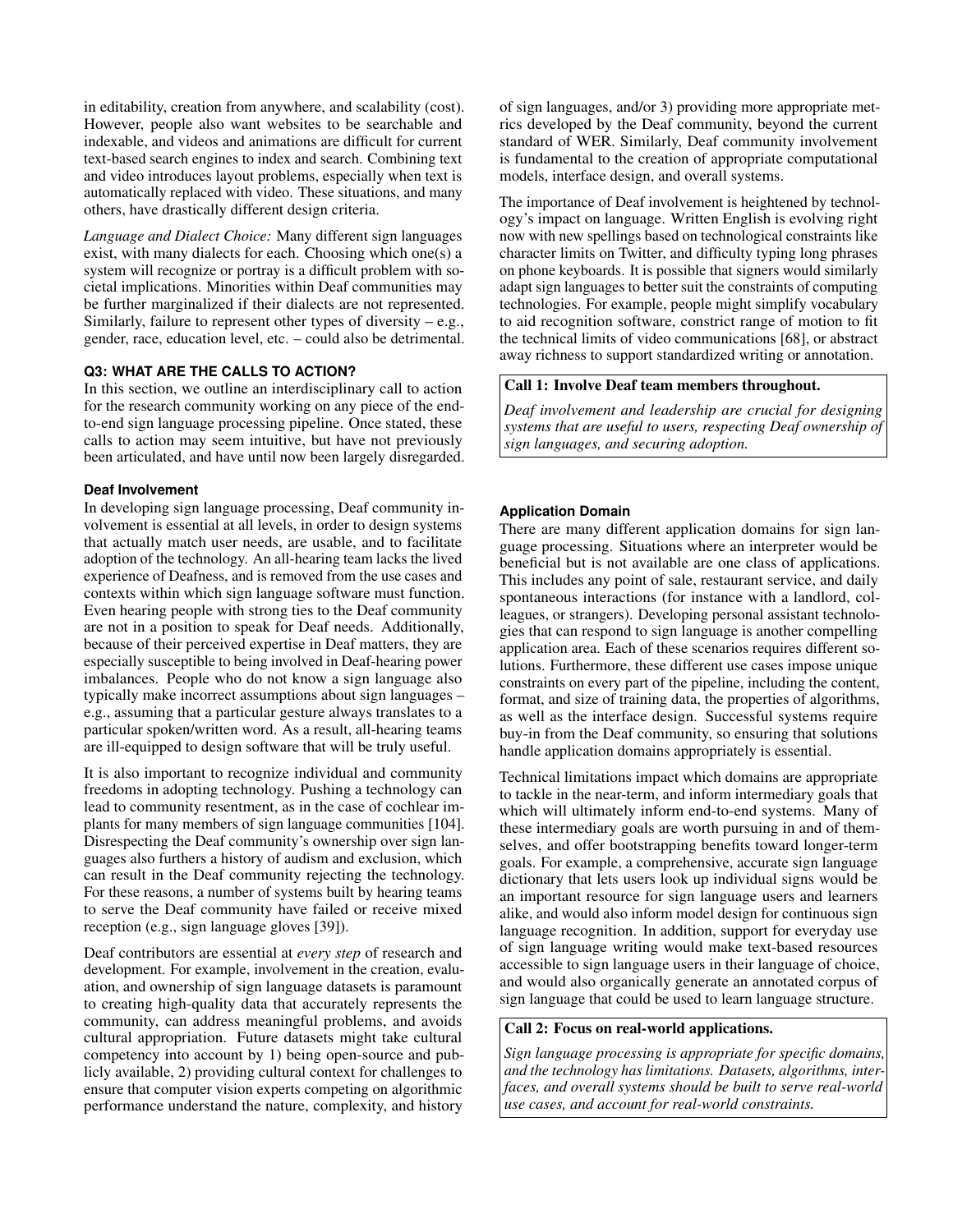# **Interface Design**

The feld currently lacks fundamental research on how users interact with sign language technology. A number of systems have been developed explicitly serving sign language users (e.g., messaging services [\[111,](#page-14-23) [121\]](#page-14-24), games [\[80,](#page-13-18) [15\]](#page-10-20), educational tools [\[94,](#page-13-19) [4\]](#page-10-21), webpages [\[92\]](#page-13-20), dictionaries [\[102,](#page-14-25) [14\]](#page-10-22), and writing support [\[11,](#page-10-23) [13\]](#page-10-24)). However, accompanying user studies typically focus on evaluating a single system, and do not outline principles of interaction that apply across systems. As a result, each team developing a new system must design their interface largely from scratch, uninformed by general design guidelines based on research.

Since many technologies required for end-to-end sign language translation are under development, it may be necessary for researchers to use Wizard-of-Oz style testing procedures (e.g., [\[31\]](#page-11-21)) to better understand how Deaf users would react to various types of user-interface designs. Recent work has used such approaches. For instance, researchers have used Wizardof-Oz methodologies to study how Deaf users would like to issue commands to personal assistants [\[95\]](#page-13-21) or how Deaf users may beneft from a tool that enables [ASL](#page-15-0) dictionary lookup on-demand when reading English text webpages [\[51\]](#page-11-19).

Returning to the personal assistant application mentioned above, a Wizard-of-Oz methodology could be used to investigate interaction questions, such as how the user might "wake up" the system so it expects a command, and how the system might visually acknowledge a signed command (e.g., by presenting written-language text onscreen) and provide a response to the user (e.g., as written-language text or as sign-language animation). Additionally, such simulations may also be used to determine how good these technologies must be before they are acceptable to users, i.e., what threshold of recognition accuracy is acceptable to users in specifc use cases. Such work can set an agenda for researchers investigating the development of core sign-language recognition or synthesis technologies.

# Call 3: Develop user-interface guidelines for sign language systems.

*Because sign language processing is still developing, we lack a systematic understanding of how people interact with it. Guidelines and error metrics for effective system design would support the creation of consistently effective interfaces.* 

# **Datasets**

As highlighted throughout this work, few large-scale, publicly available sign language corpora exist. Moreover, the largest public datasets are orders of magnitude smaller than those of comparable felds like speech recognition. The lack of large-scale public datasets shifts the focus from algorithmic and system development to data curation. Establishing large, appropriate corpora would expedite technical innovation.

In particular, the feld would beneft from a larger body of research involving reproducible tasks. Publicly available data and competitive evaluations are needed to create interest, direct research towards the challenges that matter (tackling depiction, generalizing to unseen signers, real-life data), and increase momentum. Furthermore, having open-source implementations of full pipelines would also foster faster adoption.

There are four main approaches for collecting signing data, each of which has strengths and weaknesses. Developing multiple public data resources that span these four approaches may be necessary in order to balance these tradeoffs.

- 1. Scraping video sites (e.g., YouTube) has many potential benefts: low cost, rapid collection of many videos, the naturalistic nature of the data, and potential diversity of participants. Its pitfalls include: privacy and consent of people in the videos, variability in signing quality, and lack of accompanying [annotations.](#page-15-15)
- 2. Crowdsourcing data through existing platforms (e.g., Amazon Mechanical Turk) or customized sites (e.g., [\[14\]](#page-10-22)) offers potential cost savings (particularly if participants contribute data for free), and the ability to reach diverse contributors (i.e., by removing geographic constraints). However, crowdsourcing is subject to quality control issues. In paid systems people may rush or "cheat" to earn more money, and in unpaid learning activities, well-intentioned learners may submit low-quality or incorrect data.
- 3. Bootstrapping, where products are released with limitations and gather data during use, is common to other [AI](#page-15-19) domains (e.g., voice recognition [\[97\]](#page-13-22)). This approach is cheap, collects highly naturalistic data, and may scale well. However, privacy and informed consent are potential pitfalls, and there is a cold-start problem – can a useful application be created from current datasets to support this bootstrapping process, and can it achieve a critical mass of users?
- 4. In-lab collection allows for customized, high-end equipment such as high-resolution, high-frame-rate cameras, multiple cameras, depth-cameras, and motion-capture suits. However, this type of controlled collection may result in less naturalistic content, higher costs that limit scalability, and lower participant diversity due to geographic constraints. Models trained on such high-quality data also may not generalize to users with low-quality phone or laptop cameras.

Some metadata impacting data utility can only be gathered at the time of capture. In particular, demographics may be important for understanding biases and generalizability of systems trained on the data [\[44\]](#page-11-22). Key demographics include signing fuency, language acquisition age, education (level, Deaf vs. mainstream), audiological status, socioeconomic status, gender, race/ethnicity, and geography. Such metadata can also beneft linguistics, Deaf studies, and other disciplines.

Metadata regarding the data collection process itself (i.e., details enabling replication) are also vital to include so that others can add to the dataset. For example, if a dataset is gathered in the U.S., researchers in other countries could replicate the collection method to increase geographic diversity.

# Call 4: Create larger, more representative, public video datasets.

*Large datasets with diverse signers are essential for training software to perform well for diverse users. Public availability is important for spurring developments, and for ensuring that the Deaf community has equal ownership.*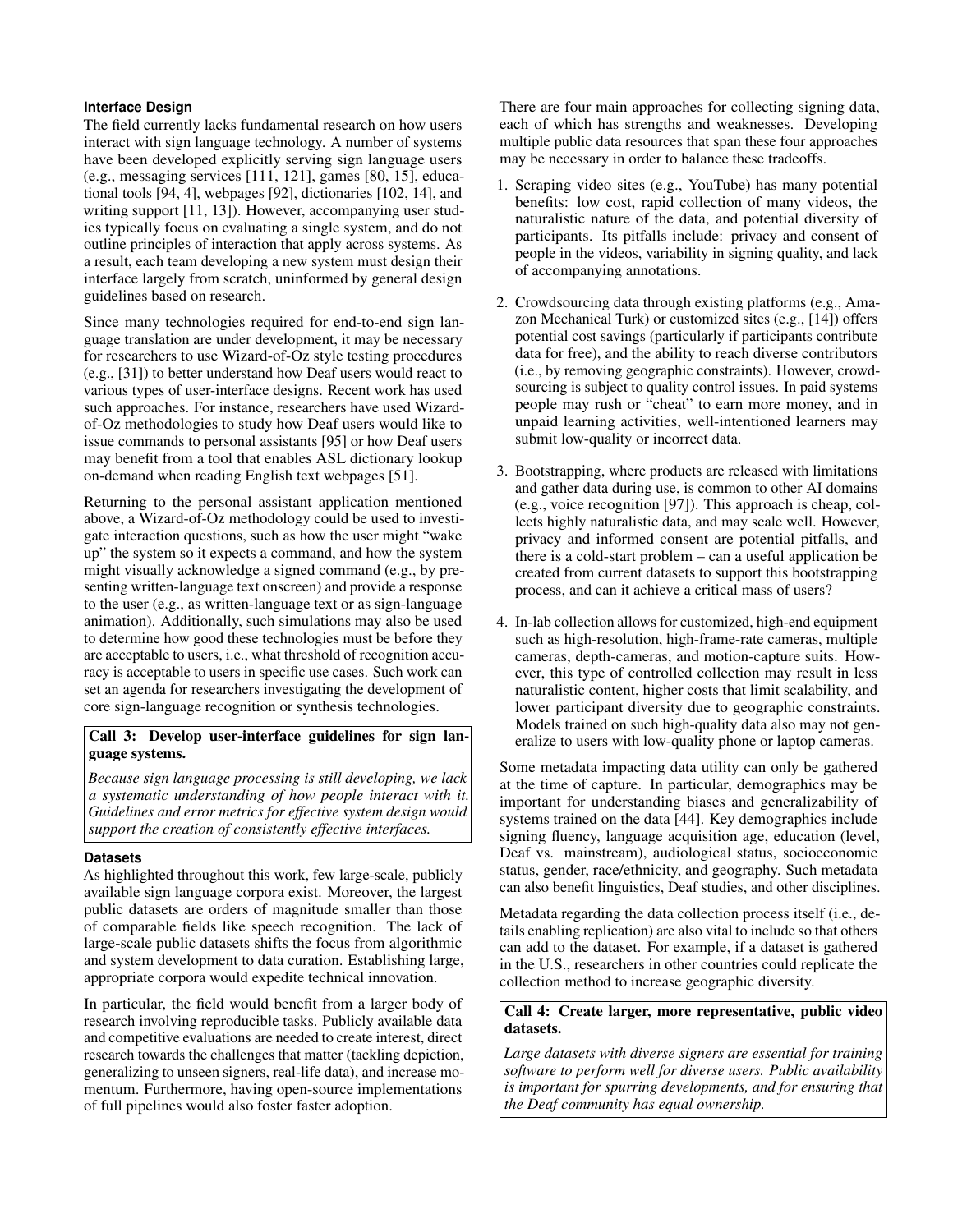# **Annotations**

A standard [annotation](#page-15-15) system would expedite development of sign language processing. Datasets annotated with the standard system could easily be combined and shared. Software systems built to be compatible with that [annotation](#page-15-15) system would then have much more training data at their disposal. A standard system would also reduce [annotation](#page-15-15) cost and errors. As described earlier, the lack of standardization results in expensive training (and re-training) of annotators, and ambiguous, error-prone [annotations.](#page-15-15)

Designing the [annotation](#page-15-15) system to be appropriate for everyday reading and writing, or developing a separate standard writing system, would provide addition benefts. With such a system, email clients, text editors, and search engines would become newly usable in sign languages without translating into a spoken/written language. As they write, users would also produce a large annotated sign language corpus of naturally generated content, which could be used to better train models. However, establishing a standard writing system requires the Deaf community to reach consensus on how much of the live language may be abstracted away. Any writing system loses some of the live language (i.e., a transcript of a live speech in English loses pitch, speed, intonation, and emotional expression). Sign languages will be no different.

Computer-aided [annotation](#page-15-15) software has been proposed (e.g., [\[29,](#page-11-23) [33,](#page-11-24) [24\]](#page-10-25)), but could provide increased support due to recent advances in deep learning applied to sign language recognition. Current sign language modeling techniques could be used to aid the [annotation](#page-15-15) process in terms of both segmenting and transcribing the input video. Aided [annotation](#page-15-15) should leverage advances in modeling whole signs and also sign subunits [\[73,](#page-12-21) [72\]](#page-12-9). Annotation support tools could also alleviate problems with annotating depictions, as they could propose [annotations](#page-15-15)  conditioned on the translation and hence circumvent the problem of detailing the iconic nature of these concepts.

# Call 5: Standardize the [annotation](#page-15-15) system and develop software for [annotation](#page-15-15) support.

*Annotations are essential to training recognition systems, providing inputs to [NLP](#page-15-1) and [MT](#page-15-2) software, and generating signing avatars. Standardization would support data sharing, expand software compatibility, and help control quality. Annotation support would help improve accuracy, reliability, and cost.* 

## **CONTRIBUTIONS**

This paper provides an interdisciplinary perspective on the feld of sign language processing. For computer scientists and technologists, it provides key background on Deaf culture and sign language linguistics that is often lacking, and contextualizes relevant subdomains they may be working within (i.e., [HCI,](#page-15-3) computer vision, computer graphics, [MT,](#page-15-2) [NLP\)](#page-15-1). For readers outside of computer science, it provides an overview of how sign language processing works, and helps to explain the challenges that current technologies face.

In synthesizing the state-of-the-art from an interdisciplinary perspective, this paper provides orientation for researchers in any domain, in particular those entering the feld. Unlike

disciplinary reviews that focus on relevant work in a particular domain, we relate these domains to one another, and show how sign language processing is dependent on all of them.

In summarizing the current challenges, this work highlights opportunities for interdisciplinary collaboration. Many of the problems facing the feld cross disciplines. In particular, questions of how to create datasets, algorithms, user interfaces, and a standard annotation system that meet technical requirements, refect linguistics of the language, and are accepted by the Deaf community are large, open problems that will require strong, interdisciplinary teams.

Finally, in articulating a call to action, this work helps researchers prioritize efforts to focus on the most pressing and important problems. Lack of data (in particular large, annotated, representative, public datasets) is arguably the biggest obstacle currently facing the feld. This problem is confounded by the relatively small pool of potential contributors, recording requirements, and lack of standardized annotations. Because data collection is diffcult and costly, companies and research groups are also incentivised to keep data proprietary. Without suffcient data, system performance will be limited and unlikely to meet the Deaf community's standards.

Our workshop methodology used to provide this interdisciplinary perspective on sign language processing can be used as a model for other similarly siloed felds. While the general structure of the workshop is directly duplicable, some work would need to be done to tailor it to other felds (e.g., identifying relevant domains and domain experts).

#### **CONCLUSION**

In this paper, we provide an interdisciplinary overview of sign language recognition, generation, and translation. Past work on sign language processing has largely been conducted by experts in different domains separately, limiting real-world utility. In this work, we assess the feld from an interdisciplinary perspective, tackling three questions: 1) What does an interdisciplinary view of the current landscape reveal? 2) What are the biggest challenges facing the feld? and 3) What are the calls to action for people working in the feld?

To address these questions, we ran an interdisciplinary workshop with 39 domain experts with diverse backgrounds. This paper presents the interdisciplinary workshop's fndings, providing key background for computer scientists on Deaf culture and sign language linguistics that is often overlooked, a review of the state-of-the-art, a set of pressing challenges, and a call to action for the research community. In doing so, this paper serves to orient readers both within and outside of computer science to the feld, highlights opportunities for interdisciplinary collaborations, and helps the research community prioritize which problems to tackle next (data, data, data!).

# **ACKNOWLEDGMENTS**

The authors would like to thank all workshop participants. We also thank Bill Thies for helpful discussions and prudent advice. This material is based on work supported by Microsoft, NIH R21-DC016104, and NSF awards 1462280, 1746056, 1749376, 1763569, 1822747, 1625793, and 1749384.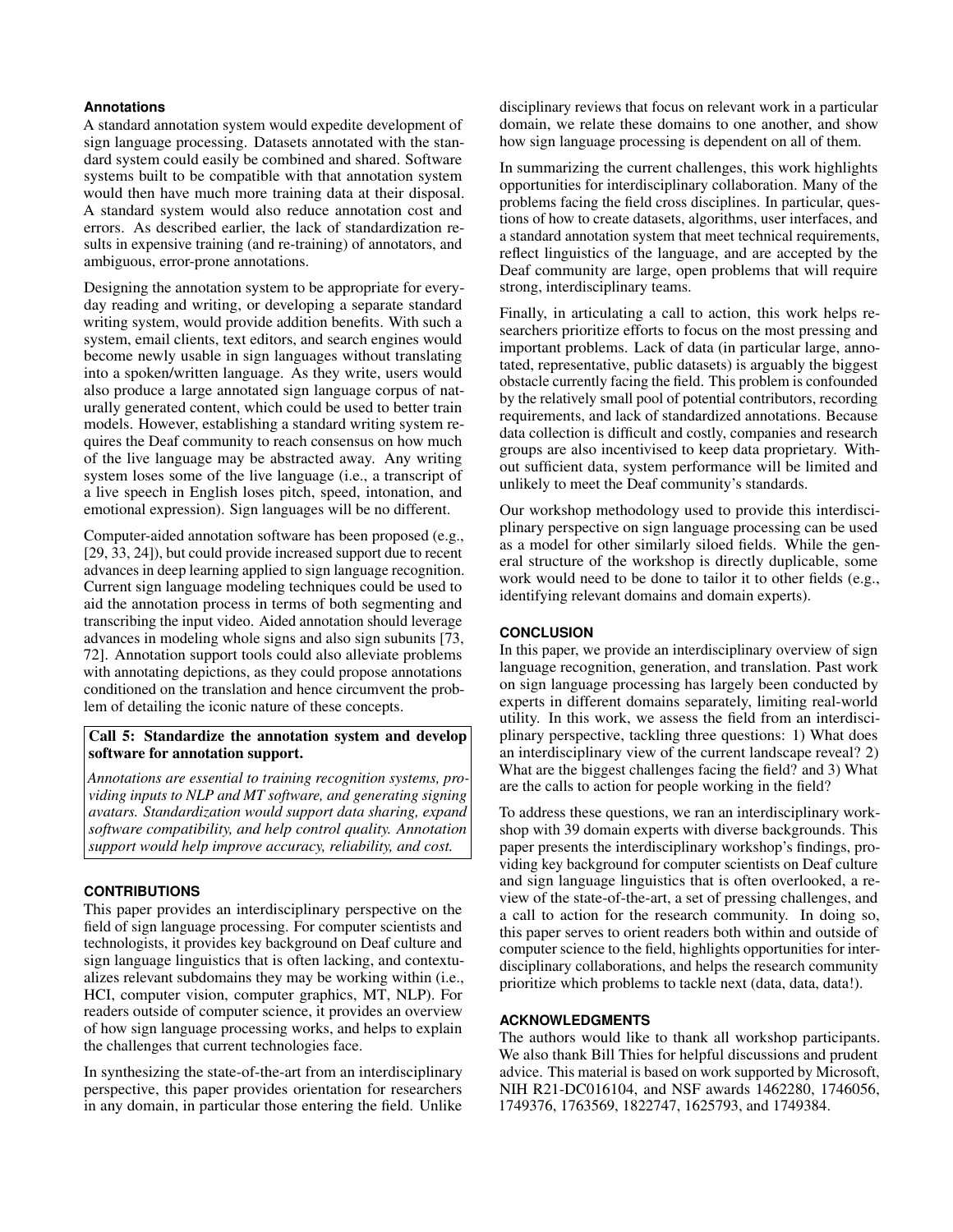# <span id="page-10-17"></span>**REFERENCES**

- [1] Nicoletta Adamo-Villani and Ronnie B. Wilbur. 2015. ASL-Pro: American Sign Language Animation with Prosodic Elements. In *Universal Access in Human-Computer Interaction. Access to Interaction*, Margherita Antona and Constantine Stephanidis (Eds.). Springer International Publishing, Cham, 307–318.
- <span id="page-10-8"></span>[2] M Ebrahim Al-Ahdal and Md Tahir Nooritawati. 2012. Review in sign language recognition systems. In *2012 IEEE Symposium on Computers & Informatics (ISCI)*. IEEE, 52–57.
- <span id="page-10-16"></span>[3] Sedeeq Al-khazraji, Larwan Berke, Sushant Kafe, Peter Yeung, and Matt Huenerfauth. 2018. Modeling the Speed and Timing of American Sign Language to Generate Realistic Animations. In *Proceedings of the 20th International ACM SIGACCESS Conference on Computers and Accessibility*. ACM, 259–270.
- <span id="page-10-21"></span>[4] Anwar AlShammari, Asmaa Alsumait, and Maha Faisal. 2018. Building an Interactive E-Learning Tool for Deaf Children: Interaction Design Process Framework. In *2018 IEEE Conference on e-Learning, e-Management and e-Services (IC3e)*. IEEE, 85–90.
- <span id="page-10-3"></span>[5] UN General Assembly. 2006. Convention on the Rights of Persons with Disabilities. *GA Res* 61 (2006), 106.
- <span id="page-10-1"></span>[6] British Deaf Association. 2015. George Veditz Quote - 1913. (2015). <https://vimeo.com/132549587> Accessed 2019-04-22.
- <span id="page-10-19"></span>[7] J Andrew Bangham, SJ Cox, Ralph Elliott, JRW Glauert, Ian Marshall, Sanja Rankov, and Mark Wells. 2000. Virtual signing: Capture, animation, storage and transmission-an overview of the visicast project. (2000).
- <span id="page-10-2"></span>[8] H-Dirksen L Bauman. 2004. Audism: Exploring the Metaphysics of Oppression. *Journal of deaf studies and deaf education* 9, 2 (2004), 239–246.
- <span id="page-10-0"></span>[9] H-Dirksen L Bauman and Joseph J Murray. 2014. *Deaf Gain: Raising the Stakes for Human Diversity*. U of Minnesota Press.
- <span id="page-10-9"></span>[10] Bastien Berret, Annelies Braffort, and others. 2016. Collecting and Analysing a Motion-Capture Corpus of French Sign Language. In *Workshop on the Representation and Processing of Sign Languages*.
- <span id="page-10-23"></span>[11] Claudia Savina Bianchini, Fabrizio Borgia, Paolo Bottoni, and Maria De Marsico. 2012. SWift: a SignWriting improved fast transcriber. In *Proceedings of the International Working Conference on Advanced Visual Interfaces*. ACM, 390–393.
- <span id="page-10-18"></span>[12] Annelies Braffort, Michael Filhol, Maxime Delorme, Laurence Bolot, Annick Choisier, and Cyril Verrecchia. 2016. KAZOO: A Sign Language Generation Platform Based on Production Rules. *Univers. Access Inf. Soc.* 15, 4 (Nov. 2016), 541–550. DOI: <http://dx.doi.org/10.1007/s10209-015-0415-2>
- <span id="page-10-24"></span>[13] Danielle Bragg, Raja Kushalnagar, and Richard Ladner. 2018. Designing an Animated Character System for American Sign Language. In *Proceedings of the 20th*

*International ACM SIGACCESS Conference on Computers and Accessibility*. ACM, 282–294.

- <span id="page-10-22"></span>[14] Danielle Bragg, Kyle Rector, and Richard E Ladner. 2015. A User-Powered American Sign Language Dictionary. In *Proceedings of the 18th ACM Conference on Computer Supported Cooperative Work & Social Computing*. ACM, 1837–1848.
- <span id="page-10-20"></span>[15] Helene Brashear, Valerie Henderson, Kwang-Hyun Park, Harley Hamilton, Seungyon Lee, and Thad Starner. 2006. American sign language recognition in game development for deaf children. In *Proceedings of the 8th international ACM SIGACCESS conference on Computers and accessibility*. ACM, 79–86.
- <span id="page-10-12"></span>[16] Helene Brashear, Thad Starner, Paul Lukowicz, and Holger Junker. 2003. Using Multiple Sensors for Mobile Sign Language Recognition. In *7th IEEE International Symposium on Wearable Computers*. IEEE.
- <span id="page-10-4"></span>[17] Diane Brentari. 1996. Trilled Movement: Phonetic Realization and Formal Representation. *Lingua* 98, 1-3 (1996), 43–71.
- <span id="page-10-6"></span>[18] Diane Brentari. 2011. Handshape in Sign Language Phonology. *Companion to phonology* (2011), 195–222.
- <span id="page-10-7"></span>[19] Diane Brentari. 2018. Representing Handshapes in Sign Languages Using Morphological Templates1. *Gebärdensprachen: Struktur, Erwerb, Verwendung* 13 (2018), 145.
- <span id="page-10-5"></span>[20] Diane Brentari, Jordan Fenlon, and Kearsy Cormier. 2018. Sign Language Phonology. (2018). DOI:[http:](http://dx.doi.org/10.1093/acrefore/9780199384655.013.117) [//dx.doi.org/10.1093/acrefore/9780199384655.013.117](http://dx.doi.org/10.1093/acrefore/9780199384655.013.117)
- <span id="page-10-10"></span>[21] Cihan Camgoz, Simon Hadfield, Oscar Koller, Hermann Ney, and Richard Bowden. 2018. Neural Sign Language Translation. In *IEEE Conference on Computer Vision and Pattern Recognition*. Salt Lake City, UT.
- <span id="page-10-14"></span>[22] Xiujuan Chai, Hanjie Wang, and Xilin Chen. 2014. *The DEVISIGN Large Vocabulary of Chinese Sign Language Database and Baseline Evaluations*. Technical Report. Key Lab of Intelligent Information Processing of Chinese Academy of Sciences. 00000.
- <span id="page-10-11"></span>[23] C. Charayaphan and A. E. Marble. 1992. Image Processing System for Interpreting Motion in American Sign Language. *Journal of Biomedical Engineering* 14, 5 (Sept. 1992), 419–425. DOI: [http://dx.doi.org/10.1016/0141-5425\(92\)90088-3](http://dx.doi.org/10.1016/0141-5425(92)90088-3)
- <span id="page-10-25"></span>[24] Émilie Chételat-Pelé, Annelies Braffort, and J Véronis. 2008. Sign Language Corpus Annotation: toward a new Methodology.. In *LREC*.
- <span id="page-10-15"></span>[25] Adrean Clark. 2012. *How to Write American Sign Language*. ASLwrite.
- <span id="page-10-13"></span>[26] Helen Cooper and Richard Bowden. 2010. Sign Language Recognition Using Linguistically Derived Sub-Units.... In *LREC Workshop on the Representation and Processing of Sign Languages: Corpora and Sign Language Technologies*. Valetta, Malta, 57–61.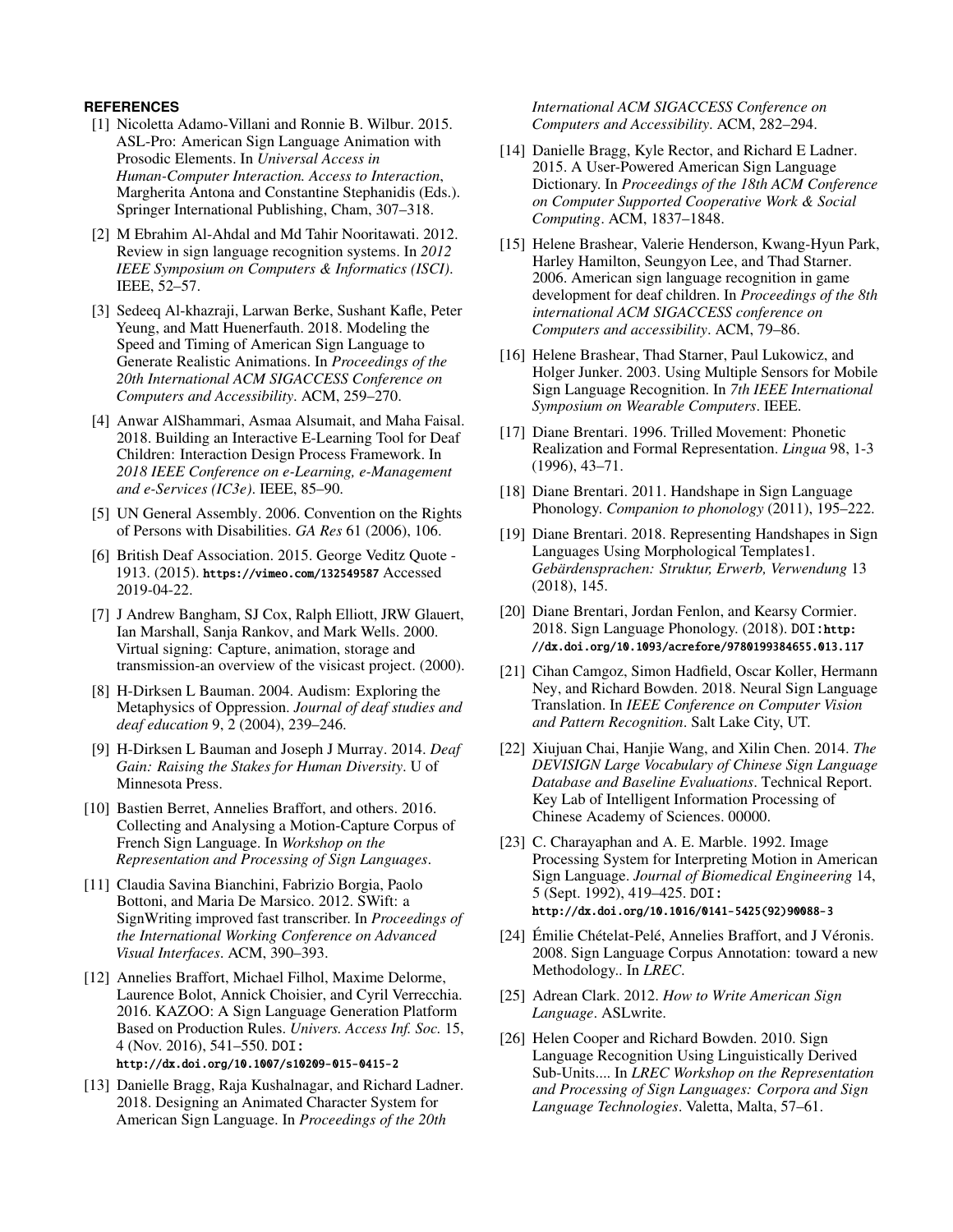- <span id="page-11-5"></span>[27] Helen Cooper, Brian Holt, and Richard Bowden. 2011. Sign Language Recognition. In *Visual Analysis of Humans*. Springer, 539–562.
- <span id="page-11-6"></span>[28] Helen Cooper, Eng-Jon Ong, Nicolas Pugeault, and Richard Bowden. 2012. Sign Language Recognition Using Sub-Units. *The Journal of Machine Learning Research* 13, 1 (2012), 2205–2231.
- <span id="page-11-23"></span>[29] Onno A. Crasborn. 2015. Transcription and Notation Methods. In *Research Methods in Sign Language Studies*. John Wiley & Sons, Ltd, 74–88. DOI: <http://dx.doi.org/10.1002/9781118346013.ch5>
- <span id="page-11-12"></span>[30] R. Cui, H. Liu, and C. Zhang. 2019. A Deep Neural Framework for Continuous Sign Language Recognition by Iterative Training. *IEEE Transactions on Multimedia*  0 (2019), 1–1. DOI: <http://dx.doi.org/10.1109/TMM.2018.2889563>
- <span id="page-11-21"></span>[31] Nils Dahlbäck, Arne Jönsson, and Lars Ahrenberg. 1993. Wizard of Oz studiesâ $\tilde{A}$ Twhy and how. *Knowledge-based systems* 6, 4 (1993), 258–266.
- <span id="page-11-15"></span>[32] Maksym Davydov and Olga Lozynska. 2017. Information system for translation into Ukrainian sign language on mobile devices. In *2017 12th International Scientifc and Technical Conference on Computer Sciences and Information Technologies (CSIT)*, Vol. 1. IEEE, 48–51.
- <span id="page-11-24"></span>[33] Philippe Dreuw and Hermann Ney. 2008. Towards automatic sign language annotation for the elan tool. In *Workshop Programme*. 50.
- <span id="page-11-4"></span>[34] Paul Dudis. 2004. Depiction of events in ASL: Conceptual integration of temporal components. (2004).
- <span id="page-11-18"></span>[35] Sarah Ebling and John Glauert. 2016. Building a Swiss German Sign Language avatar with JASigning and evaluating it among the Deaf community. *Universal Access in the Information Society* 15, 4 (01 Nov 2016), 577–587. DOI: <http://dx.doi.org/10.1007/s10209-015-0408-1>
- <span id="page-11-2"></span>[36] Richard Clark Eckert and Amy June Rowley. 2013. Audism: A Theory and Practice of Audiocentric Privilege. *Humanity & Society* 37, 2 (2013), 101–130.
- <span id="page-11-14"></span>[37] Ralph Elliott, John RW Glauert, JR Kennaway, and Ian Marshall. 2000. The development of language processing support for the ViSiCAST project. In *ASSETS*, Vol. 2000. 4th.
- <span id="page-11-16"></span>[38] Ralph Elliott, John RW Glauert, JR Kennaway, Ian Marshall, and Eva Safar. 2008. Linguistic modelling and language-processing technologies for Avatar-based sign language presentation. *Universal Access in the Information Society* 6, 4 (2008), 375–391.
- <span id="page-11-0"></span>[39] Michael Erard. 2017. Why Sign-Language Gloves Don't Help Deaf People. *The Atlantic* 9 (2017). [https://www.theatlantic.com/technology/archive/2017/](https://www.theatlantic.com/technology/archive/2017/11/why-sign-language-gloves-dont-help-deaf-people/545441/) [11/why-sign-language-gloves-dont-help-deaf-people/](https://www.theatlantic.com/technology/archive/2017/11/why-sign-language-gloves-dont-help-deaf-people/545441/) [545441/](https://www.theatlantic.com/technology/archive/2017/11/why-sign-language-gloves-dont-help-deaf-people/545441/)
- <span id="page-11-9"></span>[40] S. S. Fels and G. E. Hinton. 1993. Glove-Talk: A Neural Network Interface between a Data-Glove and a Speech Synthesizer. *IEEE Transactions on Neural Networks* 4, 1 (Jan. 1993), 2–8. DOI: <http://dx.doi.org/10.1109/72.182690>
- <span id="page-11-11"></span>[41] Jens Forster, Christian Oberdörfer, Oscar Koller, and Hermann Ney. 2013. Modality Combination Techniques for Continuous Sign Language Recognition. In *Iberian Conference on Pattern Recognition and Image Analysis (Lecture Notes in Computer Science 7887)*. Springer, Madeira, Portugal, 89–99.
- <span id="page-11-20"></span>[42] Jens Forster, Christoph Schmidt, Thomas Hoyoux, Oscar Koller, Uwe Zelle, Justus Piater, and Hermann Ney. 2012. RWTH-PHOENIX-Weather: A Large Vocabulary Sign Language Recognition and Translation Corpus. In *International Conference on Language Resources and Evaluation*. Istanbul, Turkey, 3785–3789.
- <span id="page-11-7"></span>[43] Jens Forster, Christoph Schmidt, Oscar Koller, Martin Bellgardt, and Hermann Ney. 2014. Extensions of the Sign Language Recognition and Translation Corpus RWTH-PHOENIX-Weather. In *International Conference on Language Resources and Evaluation*. Reykjavik, Island, 1911–1916.
- <span id="page-11-22"></span>[44] Timnit Gebru, Jamie Morgenstern, Briana Vecchione, Jennifer Wortman Vaughan, Hanna Wallach, Hal Daumeé III, and Kate Crawford. 2018. Datasheets for datasets. *arXiv preprint arXiv:1803.09010* (2018).
- <span id="page-11-3"></span>[45] Ann E Geers, Christine M Mitchell, Andrea Warner-Czyz, Nae-Yuh Wang, Laurie S Eisenberg, CDaCI Investigative Team, and others. 2017. Early sign language exposure and cochlear implantation benefts. *Pediatrics* 140, 1 (2017).
- <span id="page-11-17"></span>[46] Sylvie Gibet, Nicolas Courty, Kyle Duarte, and Thibaut Le Naour. 2011. The SignCom system for data-driven animation of interactive virtual signers: Methodology and Evaluation. *ACM Transactions on Interactive Intelligent Systems (TiiS)* 1, 1 (2011), 6.
- <span id="page-11-1"></span>[47] Neil Stephen Glickman. 1993. Deaf Identity Development: Construction and Validation of a Theoretical Model. (1993).
- <span id="page-11-8"></span>[48] Gary J. Grimes. 1983. Digital Data Entry Glove Interface Device. (Nov. 1983). US Patent.
- <span id="page-11-10"></span>[49] Kirsti Grobel and Marcell Assan. 1997. Isolated sign language recognition using hidden Markov models. In *1997 IEEE International Conference on Systems, Man, and Cybernetics. Computational Cybernetics and Simulation*, Vol. 1. IEEE, 162–167.
- <span id="page-11-13"></span>[50] Thomas Hanke. 2004. HamNoSys-representing sign language data in language resources and language processing contexts. In *LREC*, Vol. 4. 1–6.
- <span id="page-11-19"></span>[51] Dhananjai Hariharan, Sedeeq Al-khazraji, and Matt Huenerfauth. 2018. Evaluation of an English Word Look-Up Tool for Web-Browsing with Sign Language Video for Deaf Readers. In *International Conference on Universal Access in Human-Computer Interaction*. Springer, 205–215.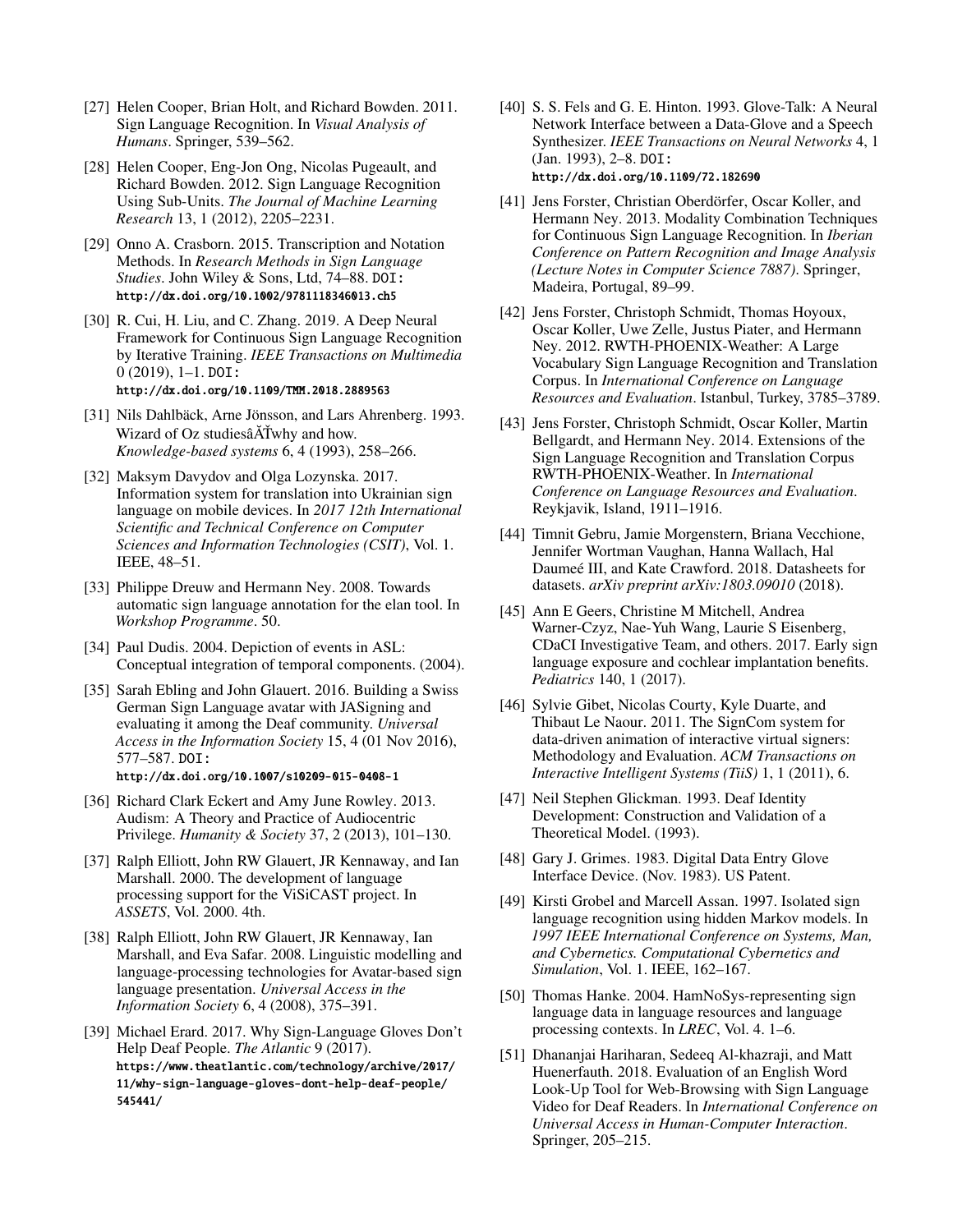- <span id="page-12-4"></span>[52] Alexis Heloir, Sylvie Gibet, Franck Multon, and Nicolas Courty. 2005. Captured Motion Data Processing for Real Time Synthesis of Sign Language. In *International Gesture Workshop*. Springer, 168–171.
- <span id="page-12-19"></span>[53] Hynek Hermansky. 2013. Multistream recognition of speech: Dealing with unknown unknowns. *Proc. IEEE*  101, 5 (2013), 1076–1088.
- <span id="page-12-8"></span>[54] Jie Huang, Wengang Zhou, Qilin Zhang, Houqiang Li, and Weiping Li. 2018. Video-Based Sign Language Recognition without Temporal Segmentation. In *Proceedings of the Thirty-Second {AAAI} Conference on Artifcial Intelligence*. New Orleans, Louisiana, USA.
- <span id="page-12-17"></span>[55] Matt Huenerfauth, Elaine Gale, Brian Penly, Sree Pillutla, Mackenzie Willard, and Dhananjai Hariharan. 2017. Evaluation of language feedback methods for student videos of american sign language. *ACM Transactions on Accessible Computing (TACCESS)* 10, 1 (2017), 2.
- <span id="page-12-10"></span>[56] Matt Huenerfauth and V Hanson. 2009. Sign language in the interface: access for deaf signers. *Universal Access Handbook. NJ: Erlbaum* 38 (2009).
- <span id="page-12-12"></span>[57] Matt Huenerfauth and Hernisa Kacorri. 2014. Release of Experimental Stimuli and Questions for Evaluating Facial Expressions in Animations of American Sign Language. In *Proceedings of the the 6th Workshop on the Representation and Processing of Sign Languages: Beyond the Manual Channel, The 9th International Conference on Language Resources and Evaluation (LREC 2014), Reykjavik, Iceland.*
- <span id="page-12-13"></span>[58] Matt Huenerfauth, Mitch Marcus, and Martha Palmer. 2006. *Generating American Sign Language classifer predicates for English-to-ASL machine translation*. Ph.D. Dissertation. University of Pennsylvania.
- <span id="page-12-15"></span>[59] Matt Huenerfauth, Liming Zhao, Erdan Gu, and Jan Allbeck. 2007. Evaluating American Sign Language Generation Through the Participation of Native ASL Signers. In *Proceedings of the 9th International ACM SIGACCESS Conference on Computers and Accessibility (Assets '07)*. ACM, New York, NY, USA, 211–218. DOI: <http://dx.doi.org/10.1145/1296843.1296879>
- <span id="page-12-0"></span>[60] Tom Humphries. 1975. Audism: The Making of a Word. *Unpublished essay* (1975).
- <span id="page-12-2"></span>[61] Saba Joudaki, Dzulkifi bin Mohamad, Tanzila Saba, Amjad Rehman, Mznah Al-Rodhaan, and Abdullah Al-Dhelaan. 2014. Vision-based sign language classifcation: a directional review. *IETE Technical Review* 31, 5 (2014), 383–391.
- <span id="page-12-6"></span>[62] Hamid Reza Vaezi Joze and Oscar Koller. 2018. MS-ASL: A Large-Scale Data Set and Benchmark for Understanding American Sign Language. *arXiv:1812.01053 [cs]* (Dec. 2018).
- <span id="page-12-14"></span>[63] Hernisa Kacorri and Matt Huenerfauth. 2016. Continuous Profle Models in ASL Syntactic Facial

Expression Synthesis. In *Proceedings of the 54th Annual Meeting of the Association for Computational Linguistics (Volume 1: Long Papers)*. Association for Computational Linguistics, Berlin, Germany, 2084–2093. DOI:

<http://dx.doi.org/10.18653/v1/P16-1196>

- <span id="page-12-16"></span>[64] Hernisa Kacorri, Matt Huenerfauth, Sarah Ebling, Kasmira Patel, Kellie Menzies, and Mackenzie Willard. 2017. Regression Analysis of Demographic and Technology-Experience Factors Infuencing Acceptance of Sign Language Animation. *ACM Trans. Access. Comput.* 10, 1, Article 3 (April 2017), 33 pages. DOI: <http://dx.doi.org/10.1145/3046787>
- <span id="page-12-5"></span>[65] Avi C. Kak. 2002. Purdue RVL-SLLL ASL Database for Automatic Recognition of American Sign Language. In *Proceedings of the 4th IEEE International Conference on Multimodal Interfaces (ICMI '02)*. IEEE Computer Society, Washington, DC, USA, 167–172. DOI: <http://dx.doi.org/10.1109/ICMI.2002.1166987>
- <span id="page-12-11"></span>[66] Kostas Karpouzis, George Caridakis, S-E Fotinea, and Eleni Efthimiou. 2007. Educational resources and implementation of a Greek sign language synthesis architecture. *Computers & Education* 49, 1 (2007), 54–74.
- <span id="page-12-1"></span>[67] Jonathan Keane, Diane Brentari, and Jason Riggle. 2012. Coarticulation in ASL Fingerspelling. In *Proceedings of the North East Linguistic Society*, Vol. 42.
- <span id="page-12-20"></span>[68] Elizabeth Keating, Terra Edwards, and Gene Mirus. 2018. Cybersign and new Proximities: Impacts of New Communication Technologies on Space and Language. *Journal of Pragmatics* 40, 6 (2018), 1067–1081.
- <span id="page-12-3"></span>[69] Rafqul Zaman Khan and Noor Adnan Ibraheem. 2012. Hand Gesture Recognition: a Literature Review. *International journal of artifcial Intelligence & Applications* 3, 4 (2012), 161.
- <span id="page-12-7"></span>[70] Michael Kipp. 2017. Anvil. (2017). <https://www.anvil-software.org/> Accessed 2019-04-29.
- <span id="page-12-18"></span>[71] Michael Kipp, Quan Nguyen, Alexis Heloir, and Silke Matthes. 2011. Assessing the Deaf User Perspective on Sign Language Avatars. In *The proceedings of the 13th international ACM SIGACCESS conference on Computers and accessibility*. ACM, 107–114.
- <span id="page-12-9"></span>[72] Oscar Koller, Necati Cihan Camgoz, Hermann Ney, and Richard Bowden. 2019. Weakly Supervised Learning with Multi-Stream CNN-LSTM-HMMs to Discover Sequential Parallelism in Sign Language Videos. *IEEE Transactions on Pattern Analysis and Machine Intelligence* 0 (2019), 15.
- <span id="page-12-21"></span>[73] Oscar Koller, Hermann Ney, and Richard Bowden. 2016. Deep Hand: How to Train a CNN on 1 Million Hand Images When Your Data Is Continuous and Weakly Labelled. In *IEEE Conference on Computer Vision and Pattern Recognition*. Las Vegas, NV, USA, 3793–3802.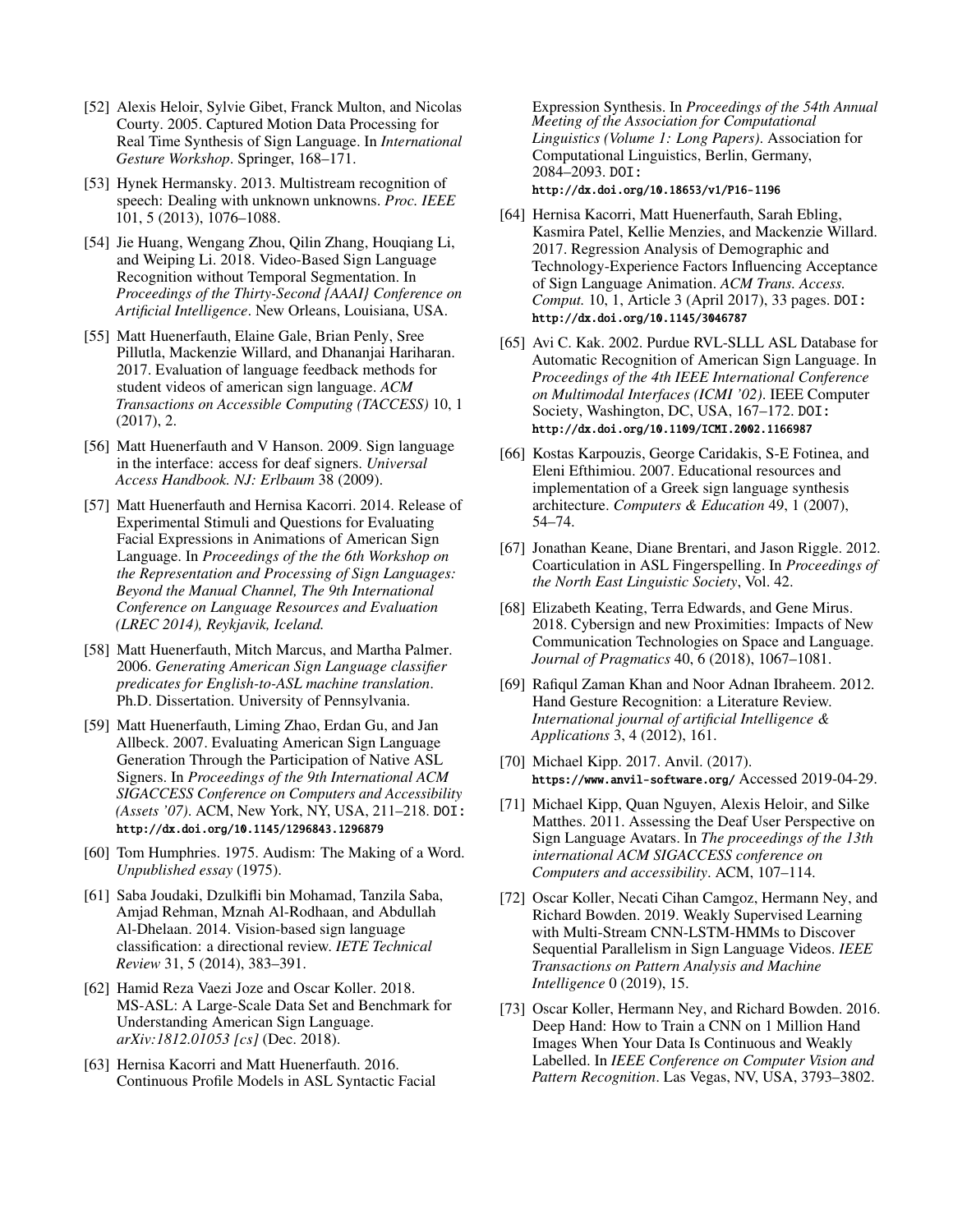- <span id="page-13-10"></span>[74] Oscar Koller, Sepehr Zargaran, and Hermann Ney. 2017. Re-Sign: Re-Aligned End-To-End Sequence Modelling With Deep Recurrent CNN-HMMs. In *Proceedings of the IEEE Conference on Computer Vision and Pattern Recognition*. Honolulu, HI, USA, 4297–4305.
- <span id="page-13-16"></span>[75] Oscar Koller, Sepehr Zargaran, Hermann Ney, and Richard Bowden. 2016. Deep Sign: Hybrid CNN-HMM for Continuous Sign Language Recognition. In *British Machine Vision Conference*. York, UK.
- <span id="page-13-15"></span>[76] Oscar Koller, Sepehr Zargaran, Hermann Ney, and Richard Bowden. 2018. Deep Sign: Enabling Robust Statistical Continuous Sign Language Recognition via Hybrid CNN-HMMs. *International Journal of Computer Vision* 126, 12 (Dec. 2018), 1311–1325. DOI: <http://dx.doi.org/10.1007/s11263-018-1121-3>
- <span id="page-13-9"></span>[77] Reiner Konrad. 2012. Sign language corpora survey. (2012). [https://www.sign-lang.uni-hamburg.de/dgs-korpus/](https://www.sign-lang.uni-hamburg.de/dgs-korpus/files/inhalt_pdf/SL-Corpora-Survey_update_2012.pdf) [files/inhalt\\_pdf/SL-Corpora-Survey\\_update\\_2012.pdf](https://www.sign-lang.uni-hamburg.de/dgs-korpus/files/inhalt_pdf/SL-Corpora-Survey_update_2012.pdf)
- <span id="page-13-1"></span>[78] Harlan Lane. 2017. A Chronology of the Oppression of Sign Language in France and the United States. In *Recent perspectives on American Sign Language*. Psychology Press, 119–161.
- <span id="page-13-14"></span>[79] Simon Lang, Marco Block, and Raúl Rojas. 2012. Sign language recognition using kinect. In *International Conference on Artifcial Intelligence and Soft Computing*. Springer, 394–402.
- <span id="page-13-18"></span>[80] Seungyon Lee, Valerie Henderson, Harley Hamilton, Thad Starner, Helene Brashear, and Steven Hamilton. 2005. A gesture-based American Sign Language Game for Deaf Children. In *CHI'05 Extended Abstracts on Human Factors in Computing Systems*. ACM, 1589–1592.
- <span id="page-13-12"></span>[81] Rung-Huei Liang and Ming Ouhyoung. 1998. A Real-Time Continuous Gesture Recognition System for Sign Language. In *Proceedings of 3rd International Conference on Face an Gesture Recognition*. Nara, Japan, 558–567.
- <span id="page-13-6"></span>[82] Pengfei Lu and Matt Huenerfauth. 2010. Collecting a motion-capture corpus of American Sign Language for data-driven generation research. In *Proceedings of the NAACL HLT 2010 Workshop on Speech and Language Processing for Assistive Technologies*. Association for Computational Linguistics, 89–97.
- <span id="page-13-11"></span>[83] Silke Matthes, Thomas Hanke, Anja Regen, Jakob Storz, Satu Worseck, Eleni Efthimiou, Athanasia-Lida Dimou, Annelies Braffort, John Glauert, and Eva Safar. 2012. Dicta-Sign–building a multilingual sign language corpus. In *Proc. of the 5th Workshop on the Representation and Processing of Sign Languages: Interactions Between Corpus and Lexicon (LREC), European Language Resources Association*. Istanbul.
- <span id="page-13-4"></span>[84] Rachel I Mayberry and Robert Kluender. 2018. Rethinking the critical period for language: New insights into an old question from American Sign Language. *Bilingualism: Language and Cognition* 21, 5 (2018), 886–905.
- <span id="page-13-3"></span>[85] Carolyn McCaskill, Ceil Lucas, Robert Bayley, and Joseph Hill. 2011. The hidden treasure of Black ASL: Its history and structure. *Structure* 600 (2011), 83726.
- <span id="page-13-17"></span>[86] Masahiro Mori, Karl F MacDorman, and Norri Kageki. 2012. The uncanny valley [from the feld]. *IEEE Robotics & Automation Magazine* 19, 2 (2012), 98–100.
- <span id="page-13-5"></span>[87] GRS Murthy and RS Jadon. 2009. A Review of Vision Vased Hand Gestures Recognition. *International Journal of Information Technology and Knowledge Management* 2, 2 (2009), 405–410.
- <span id="page-13-7"></span>[88] University of Science and SLR Group Technology of China, Multimedia Computing & Communication. 2019. Chinese Sign Language Recognition Dataset. (2019). <http://home.ustc.edu.cn/~pjh/dataset/cslr/index.html> Accessed 2019-04-29.
- <span id="page-13-0"></span>[89] World Federation of the Deaf. 2018. Our Work. (2018). <http://wfdeaf.org/our-work/> Accessed 2019-03-26.
- <span id="page-13-8"></span>[90] Mariusz Oszust and Marian Wysocki. 2013. Polish sign language words recognition with kinect. In *2013 6th International Conference on Human System Interactions (HSI)*. IEEE, 219–226.
- <span id="page-13-13"></span>[91] Cemil Oz and Ming C. Leu. 2011. American Sign Language Word Recognition with a Sensory Glove Using Artifcial Neural Networks. *Engineering Applications of Artifcial Intelligence* 24, 7 (Oct. 2011), 1204–1213. DOI:

```
http://dx.doi.org/10.1016/j.engappai.2011.06.015
```
- <span id="page-13-20"></span>[92] Helen Petrie, Wendy Fisher, Kurt Weimann, and Gerhard Weber. 2004. Augmenting icons for deaf computer users. In *CHI'04 Extended Abstracts on Human Factors in Computing Systems*. ACM, 1131–1134.
- <span id="page-13-23"></span>[93] S. Prillwitz, R. Leven, H. Zienert, R. Zienert, and T. Hanke. 1989. *HamNoSys. Version 2.0*. Signum, Hamburg.
- <span id="page-13-19"></span>[94] Jeanne Reis, Erin T Solovey, Jon Henner, Kathleen Johnson, and Robert Hoffmeister. 2015. ASL CLeaR: STEM education tools for deaf students. In *Proceedings of the 17th International ACM SIGACCESS Conference on Computers & Accessibility*. ACM, 441–442.
- <span id="page-13-21"></span>[95] Jason Rodolitz, Evan Gambill, Brittany Willis, Christian Vogler, and Raja Kushalnagar. 2019. Accessibility of voice-activated agents for people who are deaf or hard of hearing. *Journal on Technology and Persons with Disabilities* 7 (2019).
- <span id="page-13-2"></span>[96] Wendy Sandler. 2006. *Sign Language and Linguistic Universals*. Cambridge University Press.
- <span id="page-13-22"></span>[97] Johan Schalkwyk, Doug Beeferman, Françoise Beaufays, Bill Byrne, Ciprian Chelba, Mike Cohen, Maryam Kamvar, and Brian Strope. 2010. Google search by voice: A case study. In *Advances in speech recognition*. Springer, 61–90.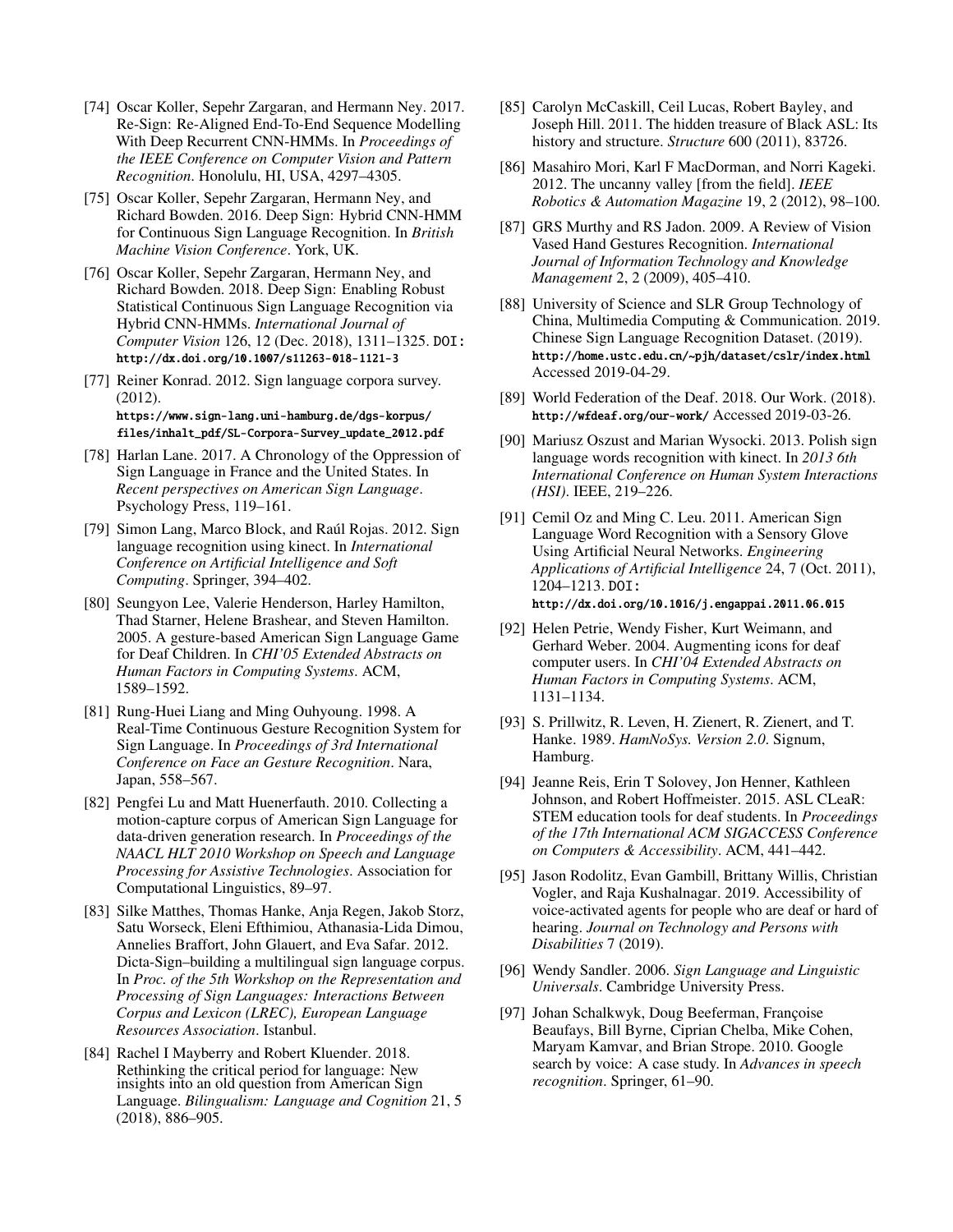- <span id="page-14-15"></span>[98] Christoph Schmidt, Oscar Koller, Hermann Ney, Thomas Hoyoux, and Justus Piater. 2013a. Enhancing Gloss-Based Corpora with Facial Features Using Active Appearance Models. In *International Symposium on Sign Language Translation and Avatar Technology*, Vol. 2. Chicago, IL, USA.
- <span id="page-14-14"></span>[99] Christoph Schmidt, Oscar Koller, Hermann Ney, Thomas Hoyoux, and Justus Piater. 2013b. Using Viseme Recognition to Improve a Sign Language Translation System. In *International Workshop on Spoken Language Translation*. Heidelberg, Germany, 197–203.
- <span id="page-14-20"></span>[100] Jérémie Segouat and Annelies Braffort. 2009. Toward the study of sign language coarticulation: methodology proposal. In *Proceedings of the Second International Conferences on Advances in Computer-Human Interactions, Cancun, 2009.* 369–374. <https://doi.org/10.1109/ACHI.2009.25>
- <span id="page-14-16"></span>[101] B. Shi, A. M. Del Rio, J. Keane, J. Michaux, D. Brentari, G. Shakhnarovich, and K. Livescu. 2018. American Sign Language Fingerspelling Recognition in the Wild. In *2018 IEEE Spoken Language Technology Workshop (SLT)*. 145–152. DOI: <http://dx.doi.org/10.1109/SLT.2018.8639639>
- <span id="page-14-25"></span>[102] ShuR. 2013. SLinto Dictionary. (2013). <http://slinto.com/us/> Accessed 2019-04-29.
- <span id="page-14-4"></span>[103] LLC. Signing Savvy. 2019. SigningSavvy. (2019). <https://www.signingsavvy.com/> Accessed 2019-05-02.
- <span id="page-14-22"></span>[104] Robert Sparrow. 2005. Defending deaf culture: The case of cochlear implants. *Journal of Political Philosophy* 13, 2 (2005), 135–152.
- <span id="page-14-11"></span>[105] T. Starner and A. Pentland. 1995. Real-Time American Sign Language Recognition from Video Using Hidden Markov Models. In *International Symposium on Computer Vision*. 265–270.
- <span id="page-14-1"></span>[106] William C. Stokoe. 1960. Sign Language Structure: An Outline of the Visual Communication Systems of the American Deaf. *Studies in linguistics: Occasional papers* 8 (1960).
- <span id="page-14-0"></span>[107] W. C. Stokoe, D. Casterline, and C. Croneberg. 1965. *A Dictionary of American Sign Language on Linguistic Principles*. Linstok Press.
- <span id="page-14-7"></span>[108] Jesus Suarez and Robin R Murphy. 2012. Hand Gesture Recognition with Depth Images: A Review. In *2012 IEEE RO-MAN: the 21st IEEE international symposium on robot and human interactive communication*. IEEE, 411–417.
- <span id="page-14-17"></span>[109] V. Sutton and Deaf Action Committee for Sign Writing. 2000. *Sign Writing*. Deaf Action Committee (DAC).
- <span id="page-14-10"></span>[110] Shinichi Tamura and Shingo Kawasaki. 1988. Recognition of Sign Language Motion Images. *Pattern Recognition* 21, 4 (1988), 343–353. DOI: [http://dx.doi.org/10.1016/0031-3203\(88\)90048-9](http://dx.doi.org/10.1016/0031-3203(88)90048-9)
- <span id="page-14-23"></span>[111] Five Technologies. 2015. Five App. (2015). <https://fiveapp.mobi/> Accessed 2019-04-29.
- <span id="page-14-9"></span>[112] The Max Planck Institute for Psycholinguistics The language Archive. 2018. ELAN. (2018). [https:](https://tla.mpi.nl/tools/tla-tools/elan/elan-description/) [//tla.mpi.nl/tools/tla-tools/elan/elan-description/](https://tla.mpi.nl/tools/tla-tools/elan/elan-description/) Accessed 2019-04-29.
- <span id="page-14-12"></span>[113] D. Uebersax, J. Gall, M. Van den Bergh, and L. Van Gool. 2011. Real-Time Sign Language Letter and Word Recognition from Depth Data. In *2011 IEEE International Conference on Computer Vision Workshops (ICCV Workshops)*. 383–390. DOI: <http://dx.doi.org/10.1109/ICCVW.2011.6130267>
- <span id="page-14-2"></span>[114] Els Van der Kooij. 2002. *Phonological Categories in Sign Language of the Netherlands: The Role of Phonetic Implementation and Iconicity*. Netherlands Graduate School of Linguistics.
- <span id="page-14-19"></span>[115] Vcom3D. 2019. SigningAvatar. (2019). <http://www.vcom3d.com/> Accessed 2019-04-29.
- <span id="page-14-18"></span>[116] Tony Veale, Alan Conway, and Bróna Collins. 1998. The challenges of cross-modal translation: English-to-Sign-Language translation in the Zardoz system. *Machine Translation* 13, 1 (1998), 81–106.
- <span id="page-14-5"></span>[117] Paranjape Ketki Vijay, Naphade Nilakshi Suhas, Chafekar Suparna Chandrashekhar, and Deshpande Ketaki Dhananjay. 2012. Recent developments in sign language recognition: A review. *Int. J. Adv. Comput. Eng. Commun. Technol* 1, 2 (2012),  $21-26.$
- <span id="page-14-8"></span>[118] U. von Agris and K.-F. Kraiss. 2007. Towards a Video Corpus for Signer-Independent Continuous Sign Language Recognition. In *GW 2007 The 7th International Workshop on Gesture in Human-Computer Interaction and Simulation*, Sales Dias and Jota (Eds.). Lisbon, Portugal, 10–11.
- <span id="page-14-3"></span>[119] Ronnie B Wilbur. 2000. Phonological and prosodic layering of nonmanuals in American Sign Language. *The signs of language revisited: An anthology to honor Ursula Bellugi and Edward Klima* (2000), 215–244.
- <span id="page-14-6"></span>[120] Ying Wu and Thomas S Huang. 1999. Vision-based gesture recognition: A review. In *International Gesture Workshop*. Springer, 103–115.
- <span id="page-14-24"></span>[121] Alexandros Yeratziotis. 2013. Sign Short Message Service (SSMS). (2013). <http://www.ssmsapp.com/> Accessed 2019-04-29.
- <span id="page-14-21"></span>[122] Zahoor Zafrulla, Helene Brashear, Peter Presti, Harley Hamilton, and Thad Starner. 2011a. CopyCat: an American sign language game for deaf children. In *Face and Gesture 2011*. IEEE, 647–647.
- <span id="page-14-13"></span>[123] Zahoor Zafrulla, Helene Brashear, Thad Starner, Harley Hamilton, and Peter Presti. 2011b. American Sign Language Recognition with the Kinect. In *Proceedings of the 13th International Conference on Multimodal Interfaces (ICMI '11)*. ACM, New York, NY, USA, 279–286. DOI: <http://dx.doi.org/10.1145/2070481.2070532>